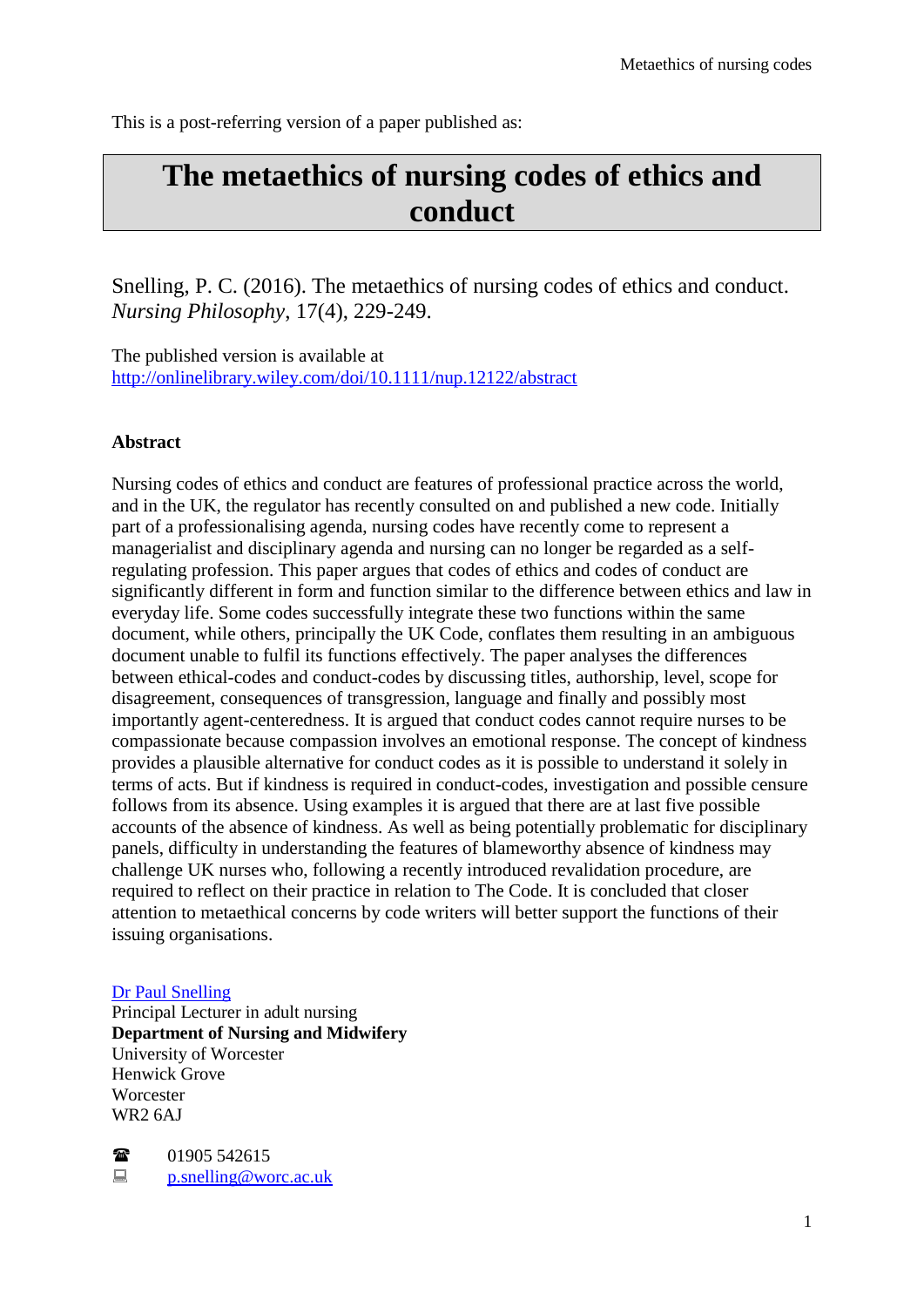## **Introduction**

**.** 

Since their initial appearance in the aftermath of the Second World War, codes of various sorts have been a feature of professional nursing throughout the world, having been seen as an important part of becoming a self-regulating profession (Fry & Johnstone, 2008). Codes have a number of stated purposes, including fostering and maintaining the ethical standards of the profession by cultivating character, and providing the regulatory framework by which nurses can be clear about what they are required to do, and against which their performance can be evaluated (Fry & Johnstone, 2008). In some cases, if conduct falls below a prescribed level, action by the regulator can follow, up to and including removal from the register. Codes have other purposes and audiences, including informing recipients of care what can be expected, and this is made clear at the start of some codes (Nursing and Midwifery Council (NMC) 2015a, Nursing and Midwifery Board of Ireland, 2014). It is common for introductory texts to include three different influences in ethico-legal decision making within professional healthcare: ethical, legal, and professional (Holt, 2010, Gallagher & Hodge, 2012). So far as introducing professional practice is concerned, this is a good explanation, neatly separating moral questions from legal ones and noting that the nature of practice within a regulated healthcare profession also has a third, professional dimension. A more nuanced account is able to analyse further the features of what are initially presented as professional considerations.

As Johnstsone (2016) noted, codes can be prescriptive and duty centred or aspirational, virtue centred, specifying the ideal nurse. These different types of code, or clauses within a code, are different to an extent similar to legal and ethical considerations about everyday actions. For example, criminal and civil law describes the requirements that define a lawful relationship between me and my neighbour, but adherence to these laws and processes does not define the features of a good neighbour or the sort of neighbour we might aspire to; the sort of neighbour many would like to have living next door, as well as, in reciprocation, the sort of neighbour many would like to be. A lawful neighbour meets legal obligations of maintaining boundaries and avoiding nuisance, but he is not required to watch for rain when the washing is drying or to go to the shops when we are ill. Many of us would like to have a good neighbour but lack of goodness in these terms is not actionable. Courts are not concerned with a neighbour who, for whatever motivation, merely obeys the law and though we might lament the absence of a good neighbour many would settle for a neighbour who complies with the law and who might be said to be a 'good-enough' neighbour or a 'justgood-enough' neighbour. Similarly, some codes or sections of codes set out to describe the features of a good nurse, while others set out minimum standards, below which practice is blameworthy and potentially subject to sanction. Similar to a 'just-good-enough' neighbour these standards describe a 'just-good-enough' nurse, albeit that these minimum standards are higher than can be demanded of the general population (Johnstone 2016).

In this paper I will argue that there is a significant difference between the two different functions of codes, aspirational and regulatory which correspond in important ways to ethical and quasi-legal reasons for action. To be clear, I will refer to codes as ethical-codes and conduct-codes and the clauses within them as ethical-rules and conduct-rules. Generally, published codes fall into one or other of these categories but in some codes the functions are confused and/or conflated.<sup>1</sup> Though the analysis is weighted towards a UK perspective

<sup>&</sup>lt;sup>1</sup> In a review of the literature on professional ethics based upon a search which specifically excluded papers which concentrated on codes, Kangasniemi *et al.* (2015) identified professional ethics related to regulation and codes as a key theme.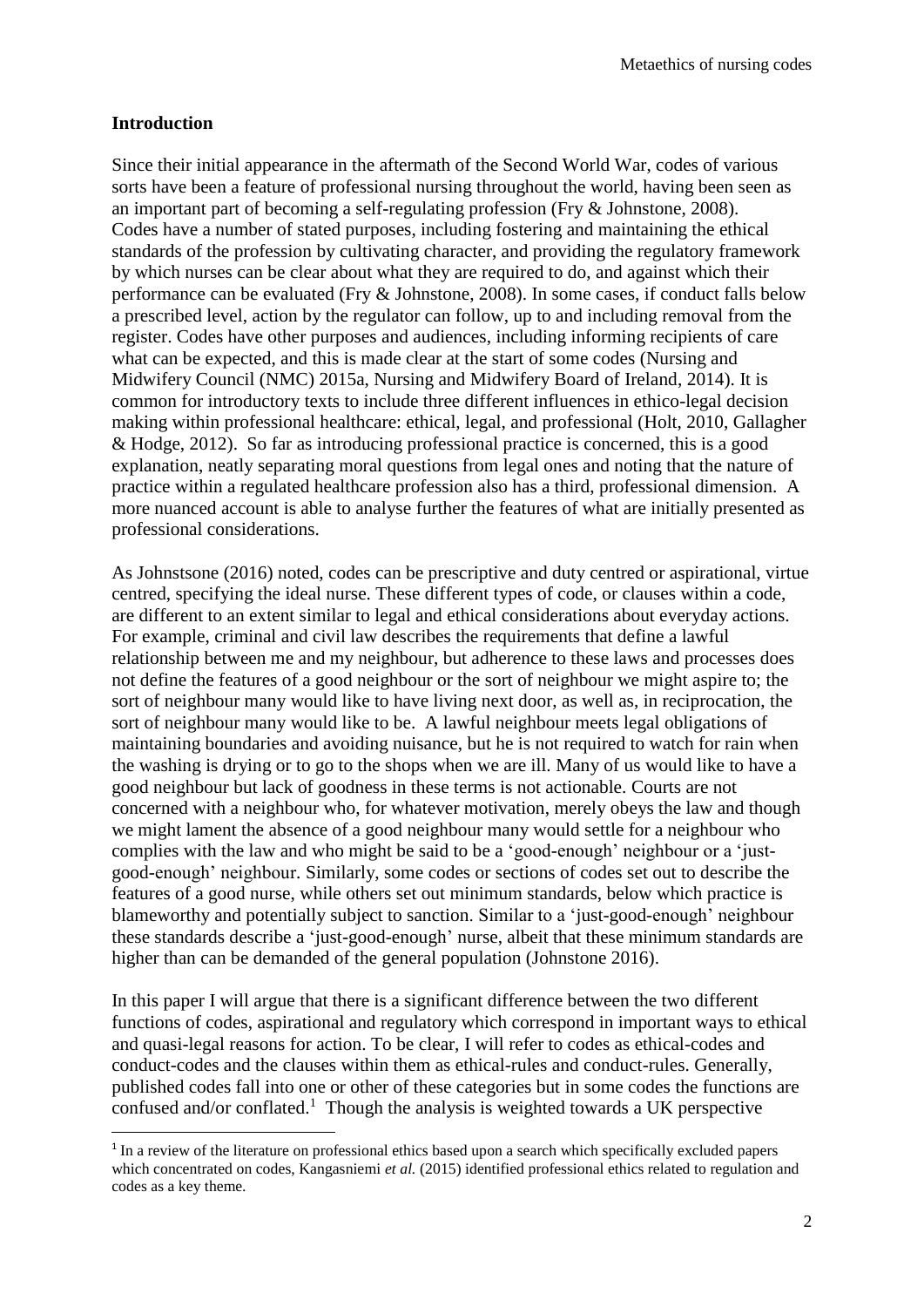following revision of the UK regulatory code, differences will be illustrated throughout by examples from codes across the world. Though this inevitably involves some international comparisons, the paper is not intended to be a survey or a systematic analysis. As codes go through regular<sup>2</sup> revision, systematic comparison would likely become outdated very quickly, and so the analysis proceeds along largely discursive lines with examples drawn from currently available codes rather than a comprehensive text based inductive analysis. I will discuss differences in titles, authorship, level, scope for disagreement, consequences for transgression, language, and character in relation to the difference in function between ethical-rules and conduct-rules. In some cases my analysis demonstrates that conflation of these purposes results in incoherence, and I conclude that clarity between them is necessary for practice, education and regulation. Suggested differences are illustrated in table 1, and further comparisons of codes from different countries are given in table 2 (page 4).

|                              | Ethics-rules tend to be            | Conduct-rules tend to be  |  |
|------------------------------|------------------------------------|---------------------------|--|
| <b>Titles</b>                | Code of Ethics                     | Code of Conduct           |  |
| Authorship                   | Professional bodies                | <b>Regulatory bodies</b>  |  |
| Level                        | Good nurse                         | Just-good-enough nurse    |  |
| Disagreement                 | More subjective                    | More objective            |  |
| Consequence of transgression | Disapproval, indignation           | Official sanction         |  |
| Language                     | Descriptive, implying<br>normative | Directive                 |  |
| Agent-centred?               | Can include character              | <b>Excludes</b> character |  |

| Table 1 – suggested difference between ethics rules and conduct rules. |  |  |  |
|------------------------------------------------------------------------|--|--|--|
|                                                                        |  |  |  |

It is not claimed that this table or the arguments it represents are indicative of hard and fast distinctions between what I have characterised as ethics-codes and conduct-codes. Each of the distinctions I propose is contentious and possibly best considered heuristic, and the categories are not always general mutually exclusive. Clearly many wrong actions are wrong under both types of code and rule as well as common morality ad the law. Mindful of the is/ought distinction, I restrict my empirical claims to the approximation that the codes in either category *tend* to have these features and implied in some of the discussions that follow are normative claims that codes *ought* to have these features for consistency and clarity.

## **Titles**

**.** 

The full title of the UK code is '*The Code: Professional Standards of Practice and Behaviour for Nurses and Midwives*' (hereafter *The Code*). The current version (NMC, 2015a) follows those published in 1983, 1984, 1992, 2002, 2004 and 2008. The founding version was entitled '*Code of Professional Conduct for Nurses Midwives and Health Visitors (based on ethical concepts)',* but the word 'ethics' was removed from the title for the 1984, 1992, and 2002 versions, reappearing in the 2004 and 2008 versions before being removed for the current version. In the US (American Nurses Association, 2015) and Canada (Canadian Nurses Association, 2008) there are codes of ethics, but in New Zealand there is a code of conduct (Nursing Council of New Zealand, 2009). Australia has both a code of ethics and a

<sup>&</sup>lt;sup>2</sup> In the UK, the code is in its seventh iteration in 32 years, giving a mean life of just over five years. The NMC Standards and Guidance Review Cycle (NMC 2014a) states that priority will be given to standards over five years old.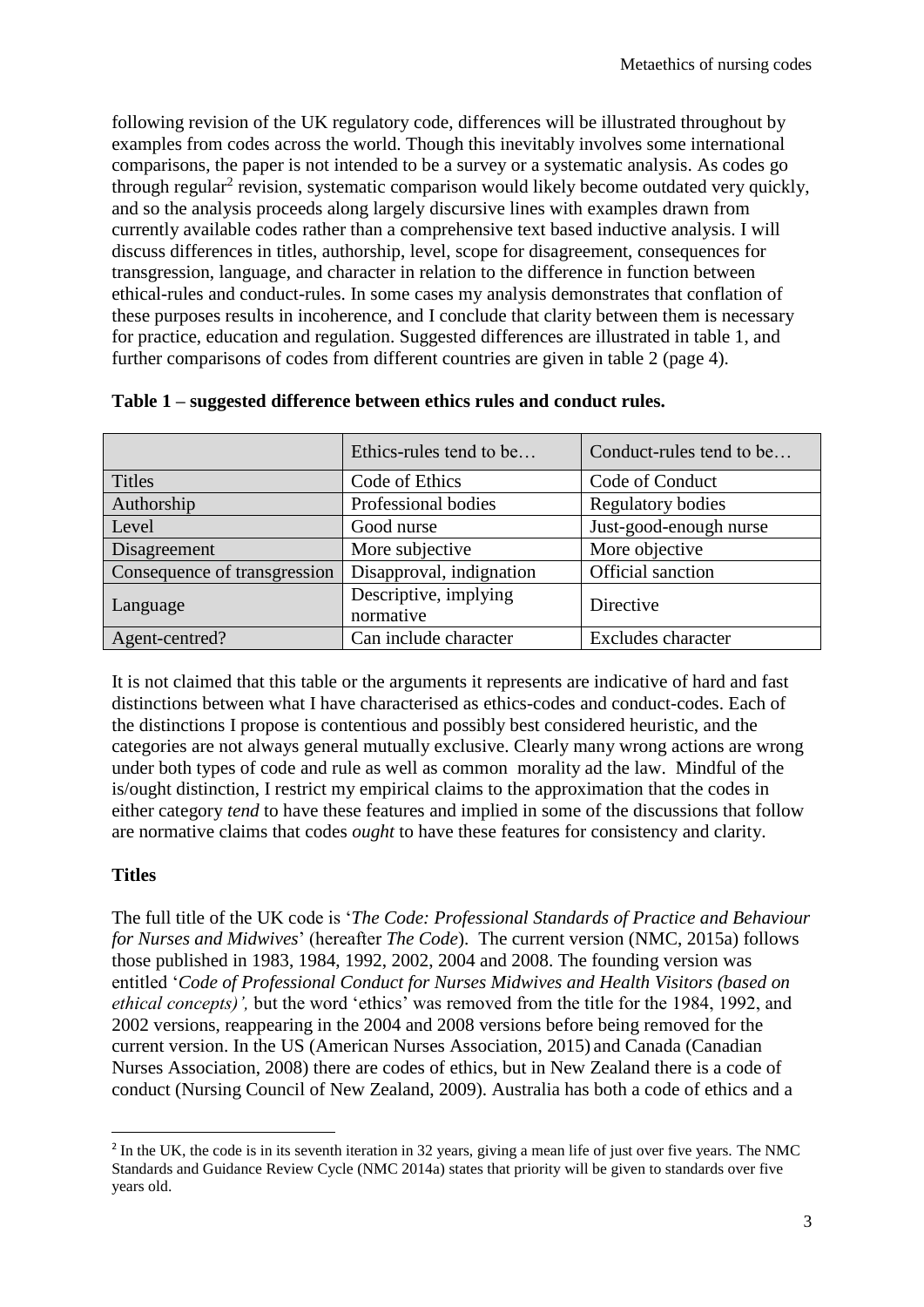#### **Table 2 – International comparison of nursing codes**

| Organisation                                   | country               | Type                                                             | Title                                                                                              | Language    | Example                                                                                                                                                                                                                                                                                                                                                                                                                        |
|------------------------------------------------|-----------------------|------------------------------------------------------------------|----------------------------------------------------------------------------------------------------|-------------|--------------------------------------------------------------------------------------------------------------------------------------------------------------------------------------------------------------------------------------------------------------------------------------------------------------------------------------------------------------------------------------------------------------------------------|
| International<br><b>Council of Nurses</b>      | International         | Advisory /<br>professional                                       | Code of Ethics for Nurses                                                                          | Descriptive | The nurse holds in confidence personal information and uses judgement in<br>sharing this information $(p.2)$                                                                                                                                                                                                                                                                                                                   |
| Nursing and<br>Midwifery<br>Council            | UK                    | Regulatory                                                       | The Code: Professional Standards<br>of Practice and behaviour for<br>Nurses and Midwives           | Deontic     | you must  respect a person's right to privacy in all aspects of their care<br>(Clause 5.1, p.6)                                                                                                                                                                                                                                                                                                                                |
| Nursing and<br>Midwifery Board<br>of Australia | Australia             | Regulatory                                                       | Code of Professional Conduct for<br>Nurses in Australia                                            | Descriptive | Nurses treat personal information obtained in a professional capacity as<br>private and confidential (Conduct statement 5, p.1)                                                                                                                                                                                                                                                                                                |
| Nursing and<br>Midwifery Board<br>of Australia | Australia             | Professional                                                     | Code of Ethics for Nurses in<br>Australia                                                          | Descriptive | Nurses value access to quality nursing and health care for all people (Value)<br>statement $4$ , p. $4$ )                                                                                                                                                                                                                                                                                                                      |
| Nursing Council<br>of New Zealand              | <b>New</b><br>Zealand | Regulatory                                                       | Code of conduct for nurses                                                                         | Descriptive | Maintain health consumers' confidentiality and privacy by not discussing<br>health consumers, or practice issues in public places including social media.<br>Even when no names are used a health consumer could be identified<br>(Standard 5.8, p.24)                                                                                                                                                                         |
| <b>Canadian Nurses</b><br>Association          | Canada                | Professional.<br>Endorsed by<br>some<br>provincial<br>regulators | Code of ethics for registered<br>nurses                                                            | Descriptive | Nurses respect the right of people to have control over the collection use<br>access and disclosure of their personal information (p.15)                                                                                                                                                                                                                                                                                       |
| The Nursing<br>Council of Hong<br>Kong         | Hong Kong             | Regulatory                                                       | Code of Ethics and professional<br>Conduct for Nurses in Hong<br>Kong                              | Descriptive | Nurses ensure that the information given by the individuals in confidence<br>will only be used for the purposes for which it was given (p.8)                                                                                                                                                                                                                                                                                   |
| Nursing and<br>Midwifery Board<br>of Ireland   | Ireland               | Regulatory                                                       | Code of Professional Conduct and<br>Ethics for Registered Nurses and<br><b>Registered Midwives</b> | Mixed       | Values descriptive: Nurses and midwives respect each person as a unique<br>individual. (p.11).<br>Standards of conduct deontic: You must respect each person as a unique<br>individual (p.11)<br>You should respect an individual's advance healthcare directive, if you<br>know they have one $(p.12)$                                                                                                                        |
| American Nurses <sup>3</sup><br>Association    | <b>USA</b>            | Professional.<br>Regulatory<br>in some<br>states                 | Code of Ethics for Nurses with<br>Interpretive statements                                          | Mixed       | Provisions descriptive: The nurse's primary commitment is to the patient,<br>whether an individual, family, group, community or population (p.50.<br>Interpretive statements mixed, including deontic: Nurses who decide not to<br>participate on the grounds of conscientious objection must communicate this<br>decision in a timely and appropriate manner. Such refusal should be made<br>know as soon as possible $(p20)$ |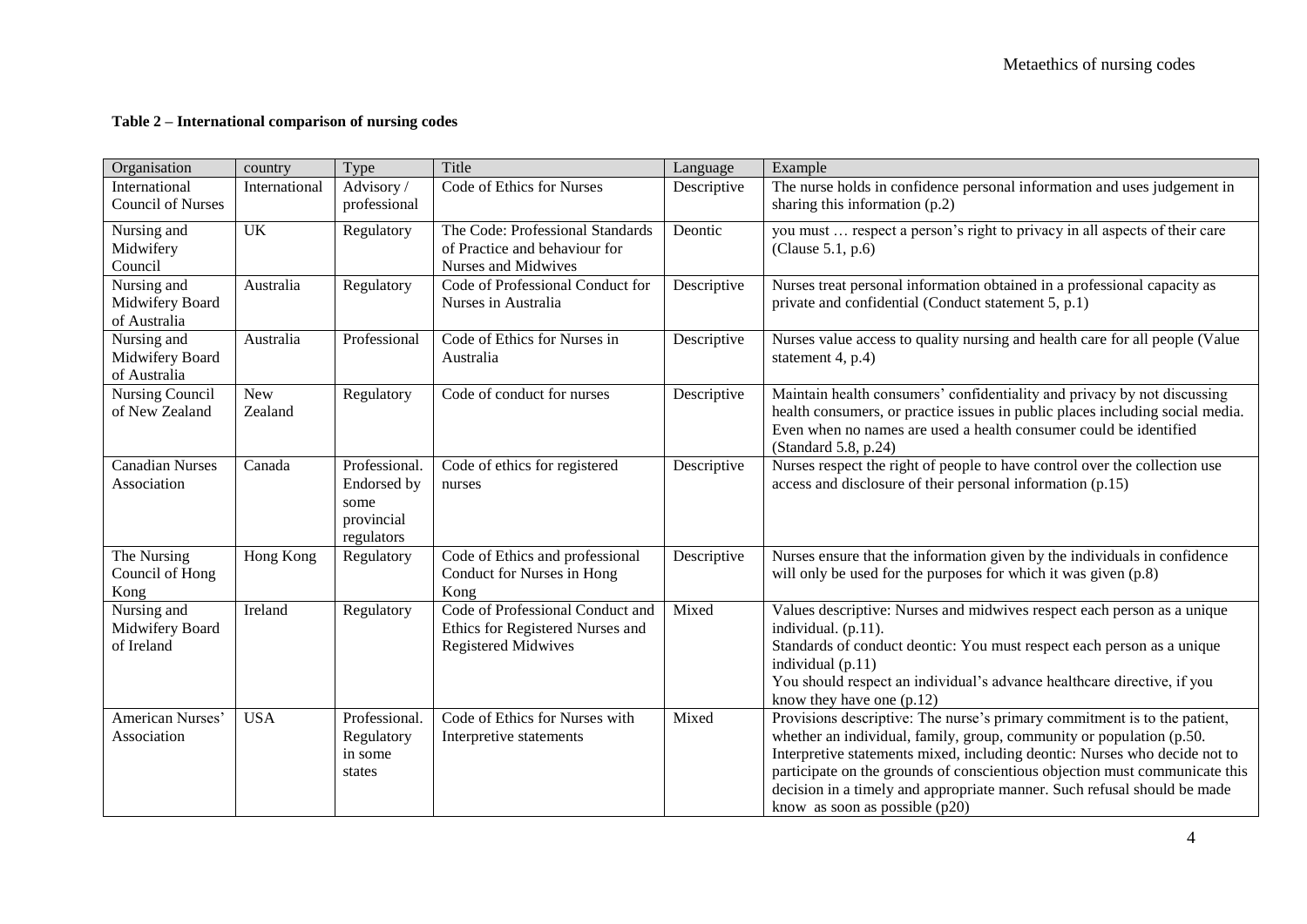code of conduct (Nursing and Midwifery Board of Australia 2008a, 2008b). Hong Kong (Nursing Council of Hong Kong, 2015) and Ireland (Nursing and Midwifery board of Ireland, 2014) have single codes of ethics and conduct. International codes include the *International Council of Nursing Code of Ethics* (International Council of Nurses, 2006) and the *European Federation of Nursing Regulators Codes of Ethics and Conduct for European Nursing* (Sasso *et al*., 2008).

Bradshaw (2015) expressed surprise that the word 'ethics' was excluded from the title and text<sup>3</sup> of *The Code* and in a critique of a previous version, Pattison & Wainwright (2010, p.10) state that:

The interesting point in the NMC Code is that the authors chose to differentiate between conduct and ethics; however, one might have thought that a code of ethics would necessarily include rules of conduct. It is not clear what to make of this separation of conduct from ethics.

The final sentence of this quotation refers to the separation of ethics and conduct in the title rather than substantively throughout the document. They claim that rules of conduct are necessary features of a code of ethics, and so they are, but with some important differences between the types of rules and the codes that contain them, which I will discuss in turn.

## **Authorship**

 $\overline{\phantom{a}}$ 

When assessing the status of a code it is important to keep in mind the function and purpose of the publishing organisation. The International Council of Nurses<sup>4</sup> (ICN)(2015) regards its 'three pillars' as relating to professional nursing practice, nurse regulation and socioeconomic welfare of nurses, and these refer to three distinct aims within organisations operating in the environment of nursing practice. Professional bodies like the Royal College of Nursing (RCN) in the UK and the American Nurses Association (ANA) promote nursing practice. Regulators like the NMC aim to protect the public by setting and maintaining educational and practice standards, and nurses' welfare is protected by occupational groups and trade unions. Some organisations fulfil more than one of these aims, and some codes are co-written or endorsed by the different organisation types. In Australia, the *Code of Ethics* is endorsed by all three, and refers to 'the profession of nursing', but the *Code of Professional Conduct* is produced by the regulator alone. In Canada where regulation is a matter for provincial government, problems were encountered in the province of British Columbia when the professional and regulatory functions of the Registered Nurses Association of British Columbia were decoupled following legislation (Duncan *et al.*, 2015, Garrett & MacPhee, 2014), and in the UK, the RCN was criticised by the report into a scandal of poor care for failing to separate its twin functions of professional body and trade union (Francis, 2013, RCN, 2013). Internationally, codes are issued by organisations operating in all three of these areas and their status and form differs to the extent that they support different organisational aims.

It is important to realise that, in some countries including the UK, regulation is something that is done to health care professions and not something done by a profession. Self-

<sup>&</sup>lt;sup>3</sup> The word ethical can be found once in the new Code, in relation to advertisements and published material (NMC 2015a, clause 21.4, p16).

<sup>&</sup>lt;sup>4</sup> The ICN is an international body, based in Switzerland with a wide co-ordinating remit decided by its members. It has an interest in regulation, but no direct regulatory powers. In the UK the RCN withdrew from the ICN in 2013 after attempting and failing to negotiate a significant reduction in membership fees (RCN, 2015).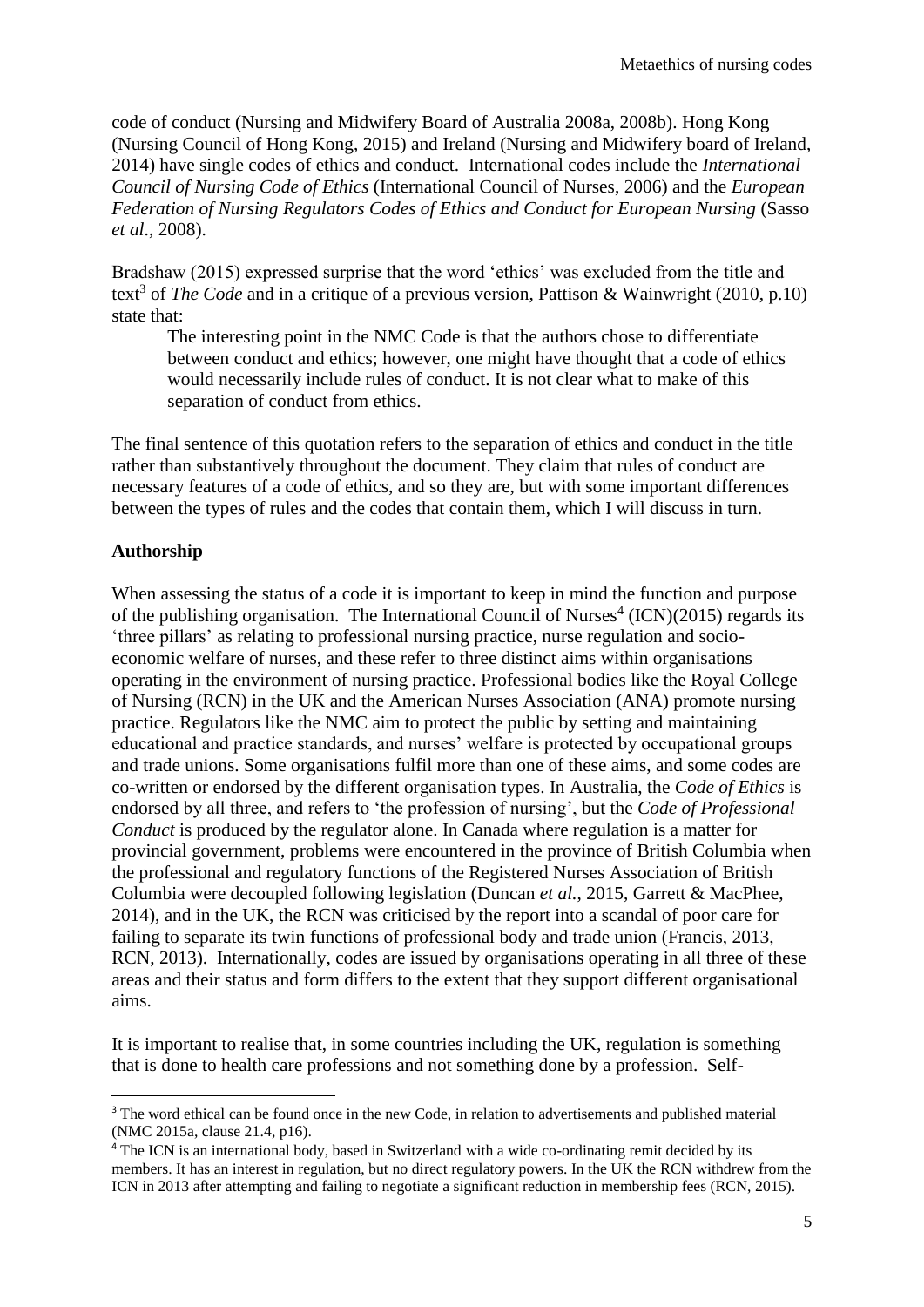regulation always was contentious as it implied that professionals were not subject to the same scrutiny as other citizens (De Prez, 2002), and nursing regulators never had *complete* power over numbers of entries to the register, or to shape skill mix (Davies & Beach, 2000).<sup>5</sup> If codes initially contributed to a professionalising agenda, they have increasingly been seen as mechanisms of managerialism (Traynor *et al.,* 2014) and control (Meulenbergs *et al.,* 2004). Fry & Johnstone (2008, p.57) refer to this as a 'tool for peer review', but this overstates the notion of collegiality. Boards and managers do not investigate the actions of their peers but their supplicants. Pyne<sup>6</sup> (1992) demonstrates that even as the first UK Code was being produced in 1983, self-regulation was primarily concerned with discipline, reflected in the title of his book: '*Professional discipline in nursing, midwifery and health visiting'*.

Following a number of healthcare scandals (Hutchinson, 2015) professional self-regulation in the UK was finally laid to rest following enactment of the white paper *Trust Assurance and Safety* (Secretary of State for Health, 2007), which was specifically aimed at making regulators independent from the 'health professionals themselves' (p. 24). From 1<sup>st</sup> January 2009 there has had to be parity of membership between professional and lay members on governing councils of healthcare regulators. In addition, registrant members of governing councils were no longer to be elected but appointed by the government. <sup>7</sup> Currently, 8 neither the Chair nor the Chief Executive nor any of the senior management team of the NMC is a nurse or a midwife (though one was a radiographer).

In the now fully post professional phase of regulation (Illych, 1977, Meulenbergs *et al.,* 2004), the extent of government control, in contrast to legislative oversight, can be seen in NMC Board papers, where standards development, including the Code and associated documents is prioritized by a number of considerations including meeting 'ministerial or political imperative' (NMC, 2014b, p.2), flatly contradicting the intention set out in *Trust assurance and Safety*: Stakeholders… 'must be separate from the Government, constitutionally insulated from day-to-day political pressures' (Secretary of State for Health, 2007, p.24). With the aim of protecting the public, conduct-rules can be set out by legislators, but ethical-rules which require detailed knowledge and understanding are developed and promulgated from within a profession. Even if development includes engagement with other professions and service users, ethical-codes, as seen for example in the US and Canada, are developed by nurses themselves usually via professional organisations.

There is often wide consultation as codes are developed and they are seldom written by identified individuals (Pattison, 2001). The ANA Code of Ethics Revision Professional Issues

1

<sup>&</sup>lt;sup>5</sup> Possibly as a result of protracted debate about minimum staffing levels, the NMC clearly states on its website that it is not responsible for setting minimum staffing levels (NMC, 2015b).

<sup>&</sup>lt;sup>6</sup> This is of special interest as the author, Reg Pyne was Assistant Registrar at the United Kingdom Central Council for Nursing, Midwifery and Health Visiting (UKCC) which was the predecessor of the NMC

<sup>7</sup> This is contentious. Appointments are ratified by the Privy Council, an ancient body whose function is to advice the Monarch. Its approximately 600 members are mainly senior politicians, though the meeting in July 2015 was attended by just four and the Queen. As far as appointments to healthcare regulators is concerned the Privy Council 'rubber stamps' appointments made by the Centre for Public Appointments which is part of the Cabinet office, a government department.

<sup>&</sup>lt;sup>8</sup> 11<sup>th</sup> January 2016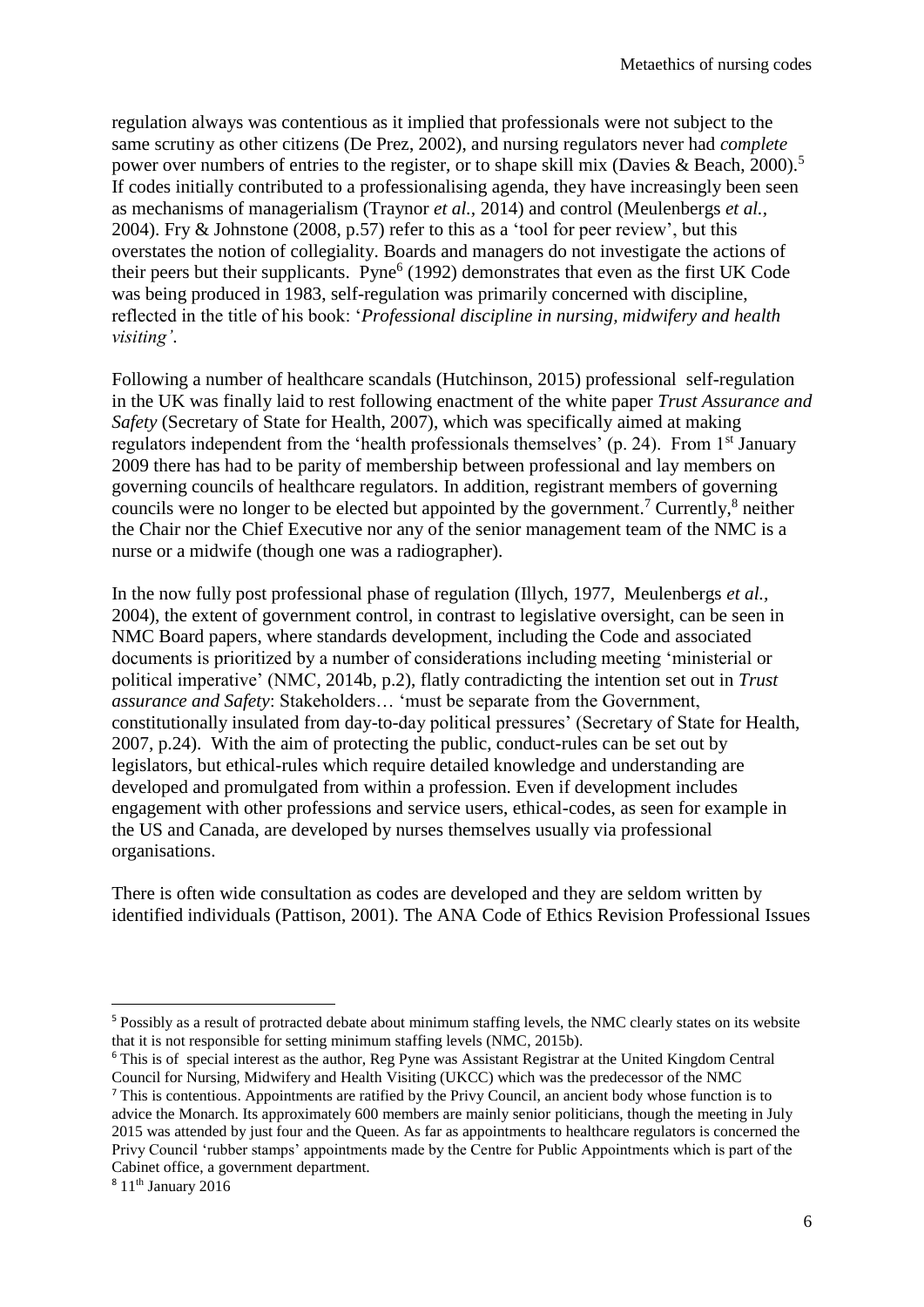Panel Advisory Committee has over 300 members<sup>9</sup> and the UK code underwent wide consultation during development (NMC, 2014c). Organisations were consulted, and there were 1649 individual responses. Even if all of these were individual nurses, this would represent fewer than 1 in 150 registered nurses. Significant changes to the draft which were not identified during consultation were also made (Snelling, 2015), so though there might be considered to be wide contribution to codes, this falls a long way short of shared authorship.

## **Level.**

As Johnstsone (2016) noted, codes can be prescriptive or aspirational in nature. Prescriptive (conduct) codes are duty centred, whilst aspirational (ethical) codes are often virtue or value centred, specifying the ideal nurse. The purpose of prescriptive codes is to establish minimum levels of conduct such that anything below this runs the risk of attracting investigation and sanction. For example from the UK code:

When joining the register nurses and midwives commit to upholding these standards. This commitment to professional standards is fundamental to being part of a profession. We can take action if registered nurses or midwives fail to uphold the Code. In serious cases, this can include removing them from the register.

(NMC, 2015a, p.2)

All nurses have known colleagues who are inspirational just as we have known some who are less so – we can call to mind images and memories of excellent nurses, good nurses, verypoor-nurses-who-shouldn't-be-nurses, and nurses who are just-good-enough, complying with rather than conforming to the conduct-rules expressed in a code (Spielthenner, 2015). Educators are familiar with this level as it is analogous to the learning outcomes of a module or programme or study. These also represent what must be achieved, such that any student not meeting this minimum level will fail the module, though just attaining the pass mark is not generally indicative of a good student. Similar to a high achieving student, there is considerable scope for a nurse's conduct to exceed the prescribed minimum, in both conduct and character, and this rather than mere observance of the code articulates the properties of a 'good' nurse.

Conduct-codes and rules explain to nurses (and the public) just what these minimum standards are, and they can be used by educators to explain the minimum nature of professional practice to students. They are also used by disciplinary panels in investigating nurses whose conduct falls below the stipulated minimum. For all of these purposes it is important that the level of described practice is clear. In the UK, *The Code* states that:

While you can interpret the values and principles set out in the code in a range of practice settings, they are not negotiable or discretionary. […] They are the standards that patients and members of the public tell us they expect from health care professionals. They are standards shown every day by good nurses and midwives across the UK.

(NMC, 2015a p.2)

**.** <sup>9</sup> A full list is available at

[http://www.nursingworld.org/MainMenuCategories/EthicsStandards/CodeofEthicsforNurses/Revision-of-Code](http://www.nursingworld.org/MainMenuCategories/EthicsStandards/CodeofEthicsforNurses/Revision-of-Code-of-Ethics-Panel/Ethics-Code-Revision-Advisory-Committee-Members.pdf)[of-Ethics-Panel/Ethics-Code-Revision-Advisory-Committee-Members.pdf](http://www.nursingworld.org/MainMenuCategories/EthicsStandards/CodeofEthicsforNurses/Revision-of-Code-of-Ethics-Panel/Ethics-Code-Revision-Advisory-Committee-Members.pdf)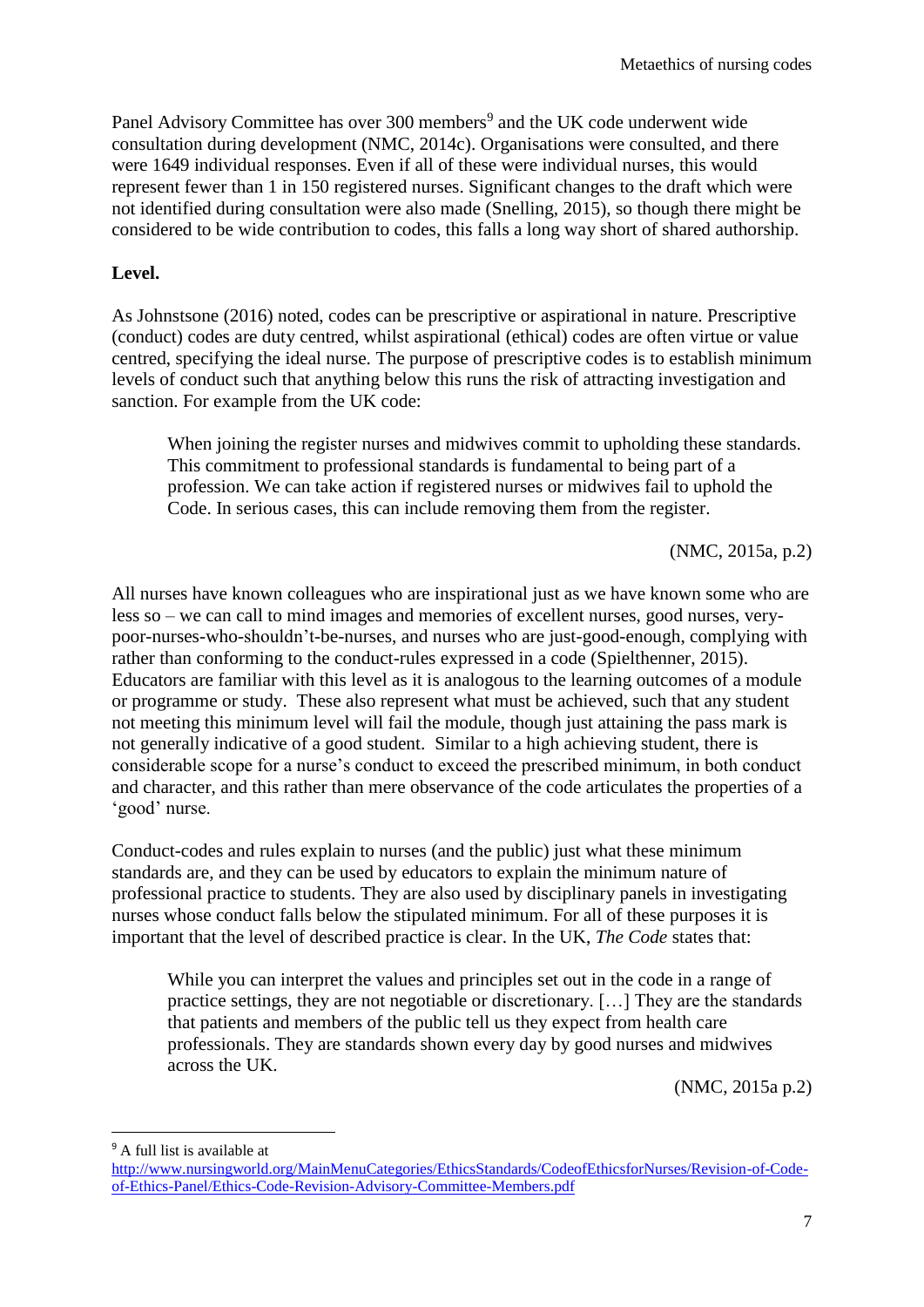It is true that these minimum standards shown by just-good-enough nurses are also shown by good nurses but they are not definitive of them. On the following page the relationship between the standards and good practice is expressed differently so that now a just-goodenough nurse, complying to the standards looks like a good nurse:

The Code contains a series of statements that taken together signify what good nursing and midwifery practice looks like.

(NMC, 2015b p.3)

*The Code* conflates good nursing with just-good-enough nursing. The paper presented to the Council meeting that approved the latest version of *The Code* rightly noted that:

[...] the Code is not an 'aspirational' document but a clear statement of the professional standards everyone should be able to expect from a nurse or midwife.

(NMC, 2014a, p. 3)

And yet *The Code* itself includes the statement that you must:

Act as a role model of professional behaviour for students and newly qualified nurses to aspire to. $10$ 

(NMC, 2015a, clause 20.8, p.15)

The conflation of minimum standard and aspiration without elaboration demonstrates conceptual confusion and this as much as ambiguous wording throughout makes the current version of *The Code* poor at guiding practice (Snelling, 2015).

#### **Scope for disagreement.**

1

A further distinction to be drawn between ethical-rules and conduct-rules is that ultimately, like legal requirements, conduct-rules are objective insofar as the rule really is there and can be enforced. A starving man stealing food from a supermarket commits a crime, and arguments that it was not wrong, or that it was wrong but justified do not alter that fact. He may escape prosecution or a severe sentence because of mitigating circumstances, but he cannot claim that it is lawful. It just is not.<sup>11</sup> Similarly, we might want to deny that it is unethical or unprofessional to use, for example, earthy (irresponsible) language on social media or to enter into a personal relationship with a former patient, or to use our status as a Registered Nurse to promote a cause unrelated to health, but there are clauses in *The Code* forbidding all of them. Ethical judgements are subject to genuine and irresolvable disagreement in ways that legal and regulatory matters are not, even taking into account difficulty in interpretation and lack of explanatory guidance. A more modest claim relating to matters of extent rather than kind may be made; that though I accept, that earthy (irresponsible) language is unprofessional in principle, the actual words I have used are not unprofessional. It may be a source of considerable irritation that I cannot be clear by reading the code and associated guidance just what I am allowed to say, but argument about moral status and interpretation will count for very little in a fitness for practice hearing. If the panel concludes that the language or the relationship are unprofessional or irresponsible, or a gift

<sup>&</sup>lt;sup>10</sup> It's a curious clause also because in applying to all nurses and midwives it apparently requires newly qualified nurses to be role models for themselves

<sup>&</sup>lt;sup>11</sup> I don't count rare instances of jury nullification, where a jury can decline to convict where the evidence requires it (Freedman, 2013)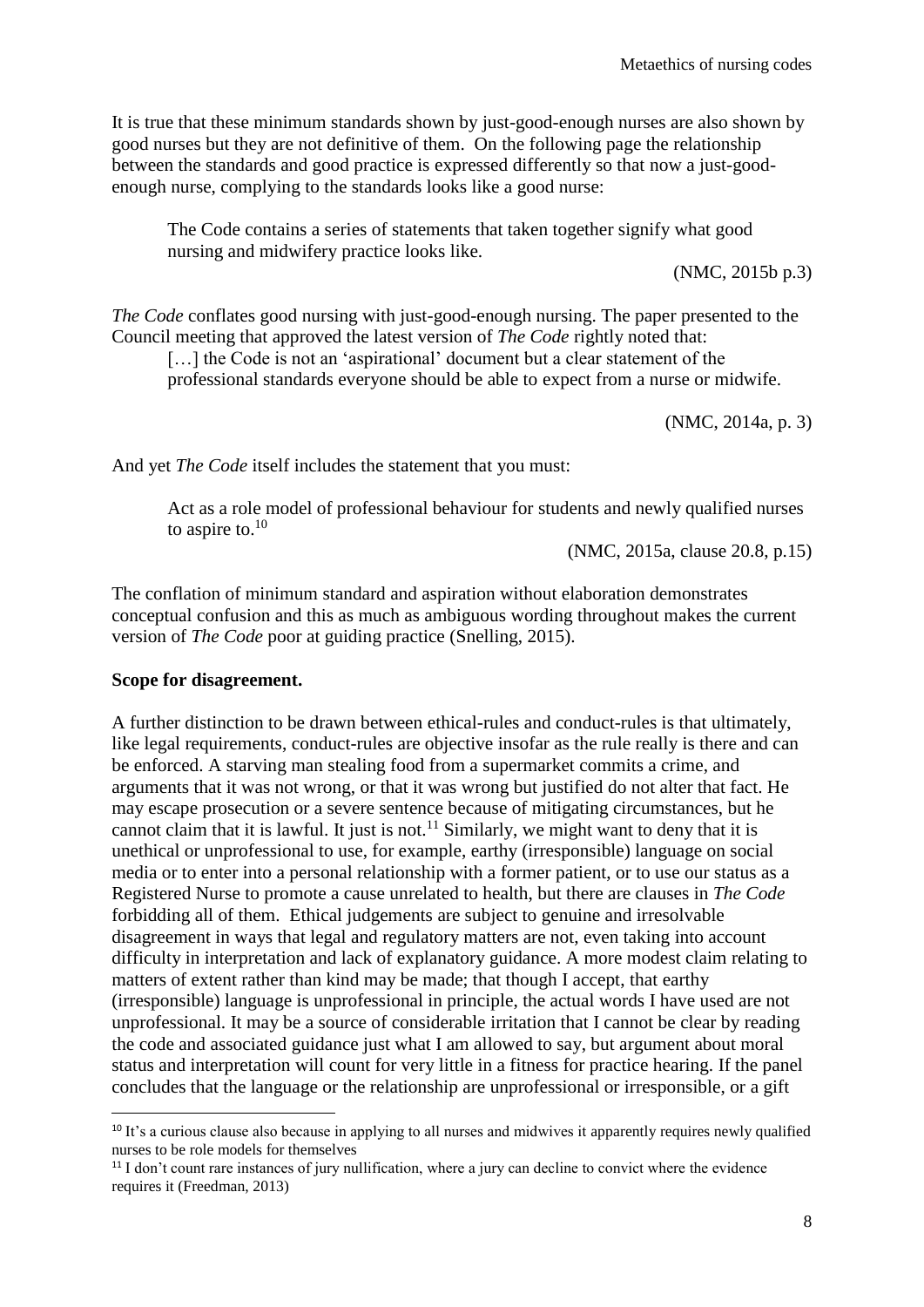non-trivial, then that settles the matter. The view of the panel prevails, measured against conduct-rules rather than ethical-rules, and clearly this has implications for the possibility of sanctions.

#### **Consequences for Transgression**

Pattison & Wainwright's (2010) view that codes of ethics contain rules within them is right insofar as statements of value can be specified to a situation and provide action guidance. Specification is a feature of many systems of ethical analysis including, notably, the ubiquitous four principles of bioethics (Beauchamp & Childress, 2013, Edwards, 2009), which applies rules derived from principles and theories to specified situations. So an ethical value statement that nurses value people and communicate effectively might be specified to an ethical rule that in order to support communication, nurses ought to use language that their patients can understand. It would be unethical to use technical terms and complex statistics without explanation or continue an explanation without pausing to check understanding. A nurse acting in this way would not be respecting her patient and as a result she would be considered blameworthy, and the patient may feel indignant or at the very least think less of her. She would not be considered a 'good nurse'. In common morality, a similar response would greet a bibliophile friend who insisted on giving a lengthy explanation of his liking for a book in terms that outstripped my understanding or interest.

This matter is addressed directly by *The Code* which states that you must 'use terms that people in your care, colleagues and the public can understand (NMC, 2015a, para 7.1, p. 7) and you must 'check people's understanding from time to time to keep misunderstanding or mistakes to a minimum' (para 7.4, p. 8). Now if the nurse behaves in the unethical way described, she has also acted against *The Code*. She has broken the quasi-legal precept set by an organisation that has power over her, and because she has broken the rule, she is liable to be punished<sup>12</sup> for it. If she is censored or punished it is because she broke the conduct-rule and not because she broke the moral-rule. The distinction is important even if the rule amounts to the same thing.

It is possible, by design or oversight, that a code is a hybrid document consisting of both ethical-rules and conduct-rules. If that is the case, then the language in which the code is written must be able clearly to identify the status of each clause. In the next section, the deontic language of codes will be examined.

## **Language**

 $\overline{\phantom{a}}$ 

Table 2 details the titles of Codes with examples of clauses. Many clauses are descriptive; they are written so as to say what nurses do. For example, from the Canadian Nurses Association (CNA), a professional organisation, whose code also fulfils regulatory functions in some provinces: 'Nurses respect the right of people to have control over the collection, use, access, and disclosure of their personal information' (CNA, 2008, p.15). Others use modal verbs addressed to individual nurses indicating the nature and extent of their obligations.

 $12$  In fact the NMC indicative sanctions to panels state very clearly that their purpose is for public protection and not punishment: 'It must be accepted that sanctions may have a punitive effect, but this is not their purpose.' (NMC, 2012, p.5). Discussion about the difference between punishment and sanction (if there is one in this context) lies outside the scope of this paper.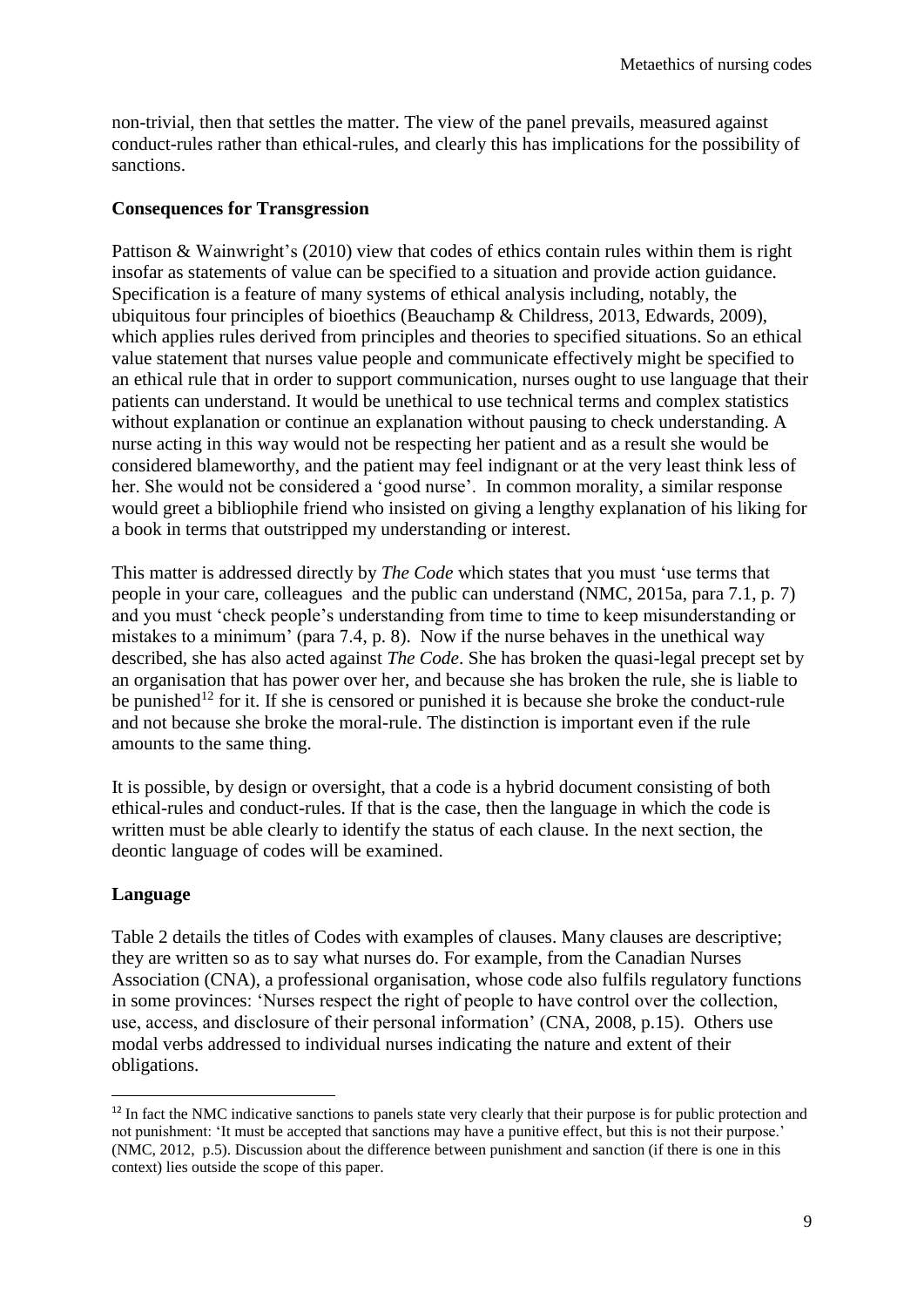Modal verbs, can, may, should and must have a number of meanings (Groefsema, 1995). In codes they are used normatively, that is they are action guiding. In everyday use, the words 'should' and 'must' have similar meanings though with different strengths so that 'must' is generally more imperative than 'should' (Groefsema, 1995). There is a difference between:

- (1) You should visit your brother more often, and
- (2) You must visit your brother more often.

Meaning can be augmented:

(3) You *really* should/must visit your brother more often.

And can also appeal to aesthetic or prudential matters:

- (4) You (really) should / must go and see more plays.
- (5) You (really) should /must dye your hair (if you want to look younger).

Individuals can utter these sentences to themselves (I should/must read more), and more generally the status of the person making the normative claim also has importance, formally through power structures like regulatory bodies and less so through informal bonds. My mother's injunction, however expressed, that I visit my brother more often has a different meaning and strength than my friend's or my own, though this is not true of all mothers and all friends. In this informal sense all that we can say is that there is often a difference between pretheoretical uses of these words.

Some codes use deontic language. In interpreting statements of provision, The ANA Code offers normative explanatory statements: 'Nurses who decide not to participate on the grounds of conscientious objection *must* communicate this decision in a timely and appropriate manner. Such refusal *should* be made known as soon as possible' (ANA, 2015, p.20 emphasis added). Here and throughout the document the deontic words 'must' and 'should' are used interchangeably, with justification supplied at the start:

The English language continues to evolve and the once firm and clearly understood distinctions between *may* and *can*; *will* and *shall*; and *ought should* and *must* have faded in daily language and have come to be used interchangeably in both speech and writing, except in rare instances in which the nuance is essential to an argument. To aid the reader in understanding the terms used this version of the ANA's Code of Ethics with Interpretative Statements will, for the first time, include a glossary of terms that are found within the Code.

(ANA, 2015, p. xiii. Emphasis in original)

There is indeed a glossary at the end of the document, but none of the italicised words can be found within it, and so the ANA clearly does not accept that the 'nuances' of the words are essential here. There are, however, some bold normative claims. For example:

Nurses must address the context of health including social determinants of health such as poverty, access to clean water and clean air, sanitation, human rights violations, hunger, nutritionally sound food education safe medication and health care disparities.

(ANA, 2015, p. 31-32)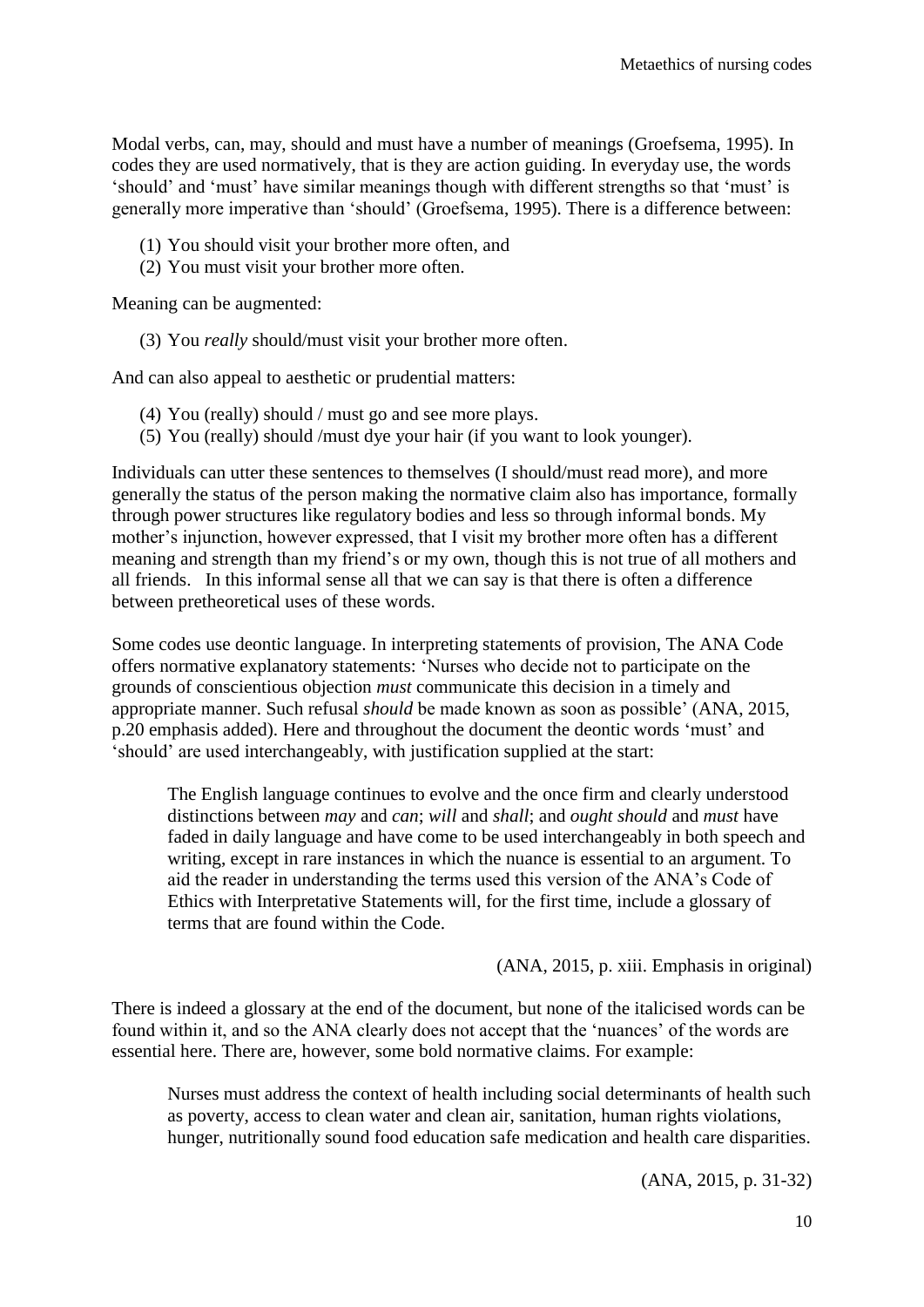Meaning of the word 'address' is open to interpretation, but notwithstanding the vagueness of the demand, its strength is also unclear. Is this a minimum requirement that all nurses must engage in, or a more general moral exhortation, something undertaken by good nurses? Does it require consideration of these issues in caring for individual patients or general political action directed at social justice? (Lipscomb, 2011, Kagan *et al.,* 2010 ). Other codes use deontic words with clarity and explanation: The glossary at the start of the code published by the Nursing and Midwifery Board of Ireland (2014) includes the following:

**Must:** commands the action a nurse or midwife is obliged to take from which no deviation whatsoever is allowed (p.3).

**Should:** indicates a strong recommendation to perform a particular action from which deviation in particular circumstances must be justified (p.4).

The Irish code is structured around values, standards of conduct, and supporting guidance, and the deontic words are chosen with care within conduct statements:

You must act within the law and follow the rules and regulations of the Nursing and Midwifery Board of Ireland (p. 17).

You should be aware of your professional responsibility when using social media (p.17).

In the UK, the distinction is noted in documents regulating the medical profession, more detailed than the Irish nursing code:

In *Good Medical Practice*, we use the terms 'you must' and 'you should' in the following ways.

- 'You must' is used for an overriding duty or principle.
- 'You should' is used when we are providing an explanation of how you will meet the overriding duty.
- 'You should' is also used where the duty or principle will not apply in all situations or circumstances, or where there are factors outside your control that affect whether or how you can follow the guidance.

(General Medical Council (GMC), 2013, p.5)

The Australian *Code of Professional Conduct* does not use deontic language but its directive intention is clear:

While mandatory language such as 'must', 'shall' and 'will' is not used throughout this Code, it is important for nurses to understand that there is a presumption the conduct discussed is mandatory and therefore not discretionary for nurses practising nursing.

Nursing and Midwifery Board of Australia (2008b, p1)

The regulation of healthcare professionals in the UK has recently undergone a significant review by the Law Commissions, statutory independent bodies with the function of keeping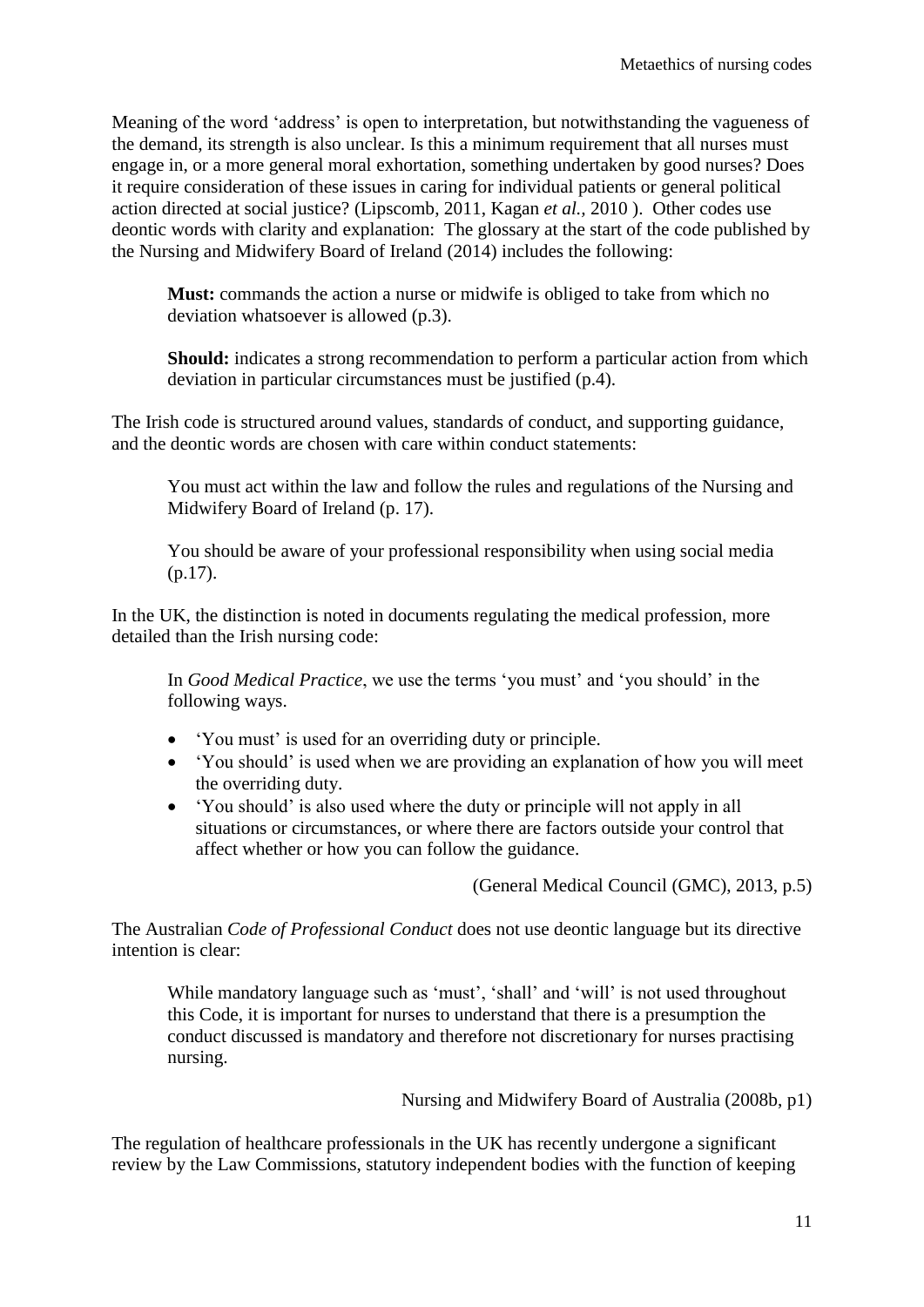the law under review, ensuring that it is 'fair, modern, simple and as cost effective as possible' (Law Commission, undated). The review concluded with recommendations including a draft Bill which, to the chagrin of the NMC, has not yet been presented despite the stated intention and sufficient parliamentary time at the end of the last parliament (NMC, 2015c).

The review considered, *inter alia*, the separation of standards and guidance and noted that most of the regulators who responded to consultation 'felt that their approach to guidance [...] provided clarity through the use of 'must' and 'should' (Law Commissions, 2014, p.103). Following this consultation, report and draft legislation, the NMC undertook its own consultation prior to revision of its code. The paper which accompanied the penultimate version, presented to and approved by the Council, stated that some concern has been raised to the effect that use of the phrase 'you must' made the 'code sound dictatorial and draconian rather than promoting a sense of ownership' (NMC, 2014b, p.4), but the directive phrasing was retained because, in line with observations in the Law Commissions' report, 'it is felt that retaining the phrase 'you must' makes it clear that these are not optional requirements<sup>13</sup> and are expected standards for all nurses and midwives.' (NMC 2014b, p.4). Despite the recommendations of the Law Commissions' report there is no acknowledgement of the possible uses of deontic language in *The Code* and so there is potential for confusion about the status of clauses.

In the final section of *The Code*, headed 'promote professionalism and trust' it is stated that:

You should display a personal commitment to the standards of practice and behaviour set out in the code. You should be a model of integrity and leadership for others to aspire to. This should lead to trust and confidence in the profession from patients, people receiving care, other healthcare professionals and the public

(NMC, 2015a, p.12)

The final use of the word 'should' in this paragraph is in the epistemic rather than normative sense (Chrisman, 2012), that is a predictive claim is being made: that nurses displaying the commitment referred to will (probably) lead to trust and confidence.<sup>14</sup> The other two 'shoulds' are normative, detailing expectation for personal commitment (whatever that means in practice). The board paper (NMC, 2014b) referred to the wording 'you must' indicating that it isn't an 'optional requirement' but unlike other codes discussed the use of deontic words is not explained in the Code or anywhere else. In any case, the 'should' statement is elaborated upon in more forthright terms in the clauses that follow, including: 'you must act as a role model of professional behaviour…' (NMC, 2015a, clause 20.8, p.15). It could be that the intention is that the initial section is a value based ethical-statement and not a conduct-statement but if so it is unlike similar sections elsewhere in the code which have descriptive rather than normative expression. Unlike the Irish nurse and the UK medical regulators, the NMC does not make it clear whether there is a distinction in usage of deontic words and, unlike the American Nursing Association, nor does it state that they are used interchangeably. As it is, this part of *The Code* is unclear.

 $\overline{\phantom{a}}$ 

<sup>&</sup>lt;sup>13</sup> Perhaps it is churlish to suggest that one reason it can't be an 'optional requirement' is because the term makes no sense. A feature of a requirement is that it is non-optional.

<sup>&</sup>lt;sup>14</sup> The strength of epistemic claims is also reflected in the use of modal verbs. While waiting for news of a friend's arrival, there is a difference between 'she should be home by now' and 'she must be home by now', related to the confidence with which I make the epistemic claim that she is at home.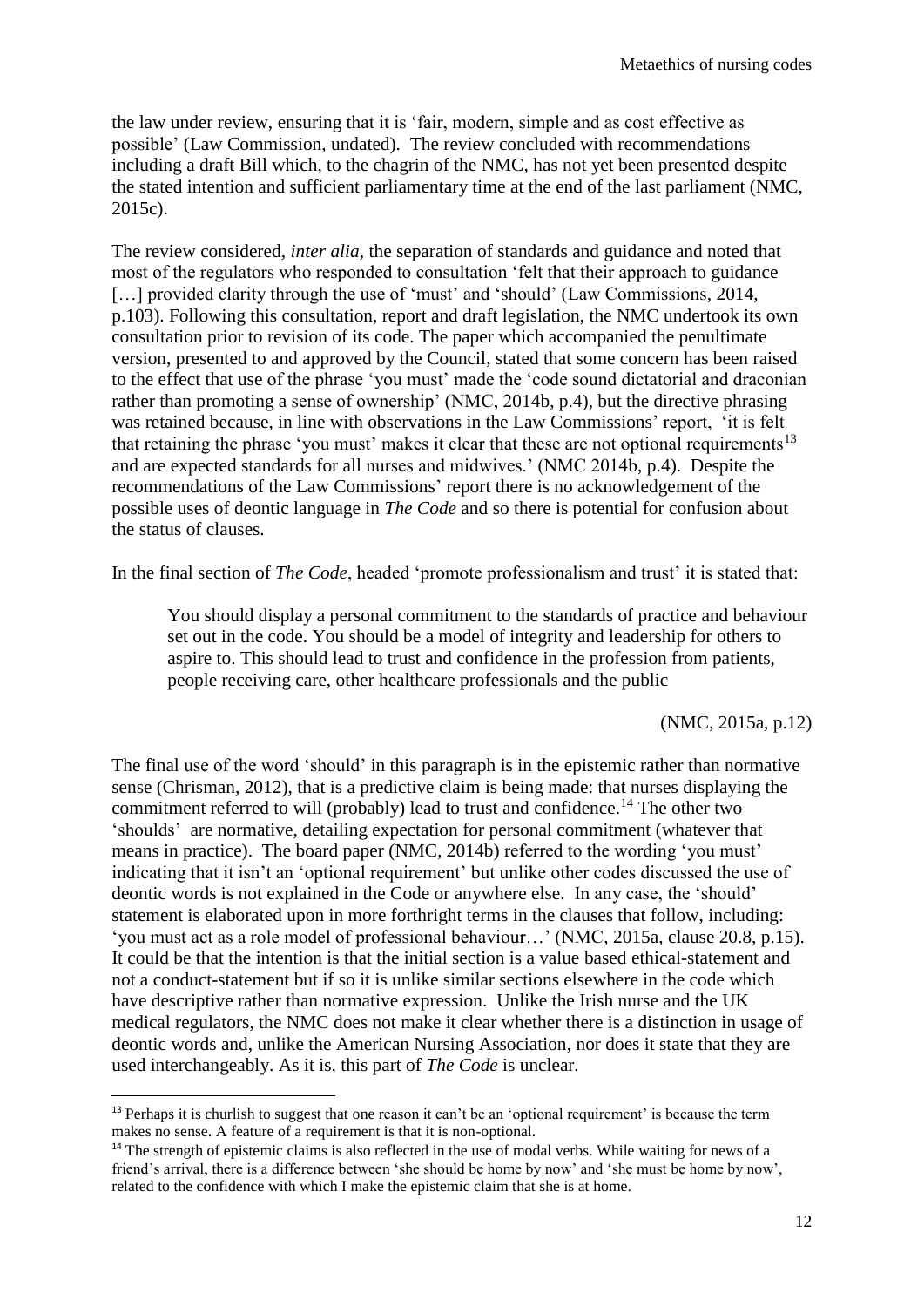A different Standard document, *Standards for Medicines Management* (NMC, 2007) unambiguously states that 'Students must never administer or supply medicinal products without direct supervision' (NMC, 2007, standard 18, p.33). The accompanying explanatory guidance initially restates that opportunities 'must' be given to students 'but this must always be under direct supervision' but then notes, in the same paragraph that 'the registrant should support the student in gaining competence' and that 'as students progress through their training, their supervision may become increasingly indirect' (NMC, 2007, p.33, Snelling, 2012). No student that I have pointed this out to has any idea what it means. Pragmatic supervision can only be undertaken in direct contravention of the unambiguous and clearly directive standard.

Most guidance<sup>15</sup> (as opposed to standards) documents previously published by the NMC have been withdrawn, apparently in the belief that *The Code* is sufficiently comprehensive to render them unnecessary (NMC, 2015d, Snelling, 2015), but those that remain, for example, guidance on using social media responsibly (NMC, 2015e), correctly make liberal use of the word 'should', restricting use of 'must' to quotations from the Code. Joint guidance from the GMC and the NMC on the duty on candour (NMC/GMC, 2015) uses both words but the format is clearly more aligned to the GMC where the difference is explained than the NMC where it is not. The NHS constitution, written primarily for patients, compounds the confusion by telling health care staff that 'they should aim to follow all guidance, standards and codes relevant to your role, subject to any more specific requirements of your employers' (Department of Health (DH), 2010, p.14).

Like the law, conduct-rules tell us what we must do and what we must not do, and while it is also the case that ethical-rules also set out the obligatory and the forbidden, they are additionally concerned with what is permissible or justified or aspired to. Both sets of rules have a role in education and regulation but clarity is required so that they can be distinguished. This necessarily requires precision with language, and regulators do not always provide it.

## **Character and motivation: Compassion and kindness in codes**

#### *Compassion*

**.** 

Perhaps the major challenge for the writers of both ethical-codes and conduct-codes is what to make of the notion of character. Many contemporary accounts of what it is to be good nurse include an assessment of character and the virtues (Armstrong, 2010, Sellman, 2011). One way this is manifest in codes is through consideration of the virtues of compassion and kindness, which feature in many codes as detailed in table 3 (page 14). The challenge of giving compassionate care has become perhaps the most pressing issue in UK professional healthcare in recent years. The significance of the episodes of very poor care at Mid Staffordshire FNHST and the reports (Francis, 2010, 2013) and actions which followed cannot be underestimated. There has been much political and professional discussion about what is required to ensure as far as possible that the episodes cannot be repeated, much of it

<sup>&</sup>lt;sup>15</sup> In the UK, most healthcare regulators provide guidance, though it is unclear whether this is a legal duty or a power (Snelling 2015). The regulator in New Zealand believes that guidance is properly the domain of professional bodies and not regulators (Nursing Council of New Zealand, 2009).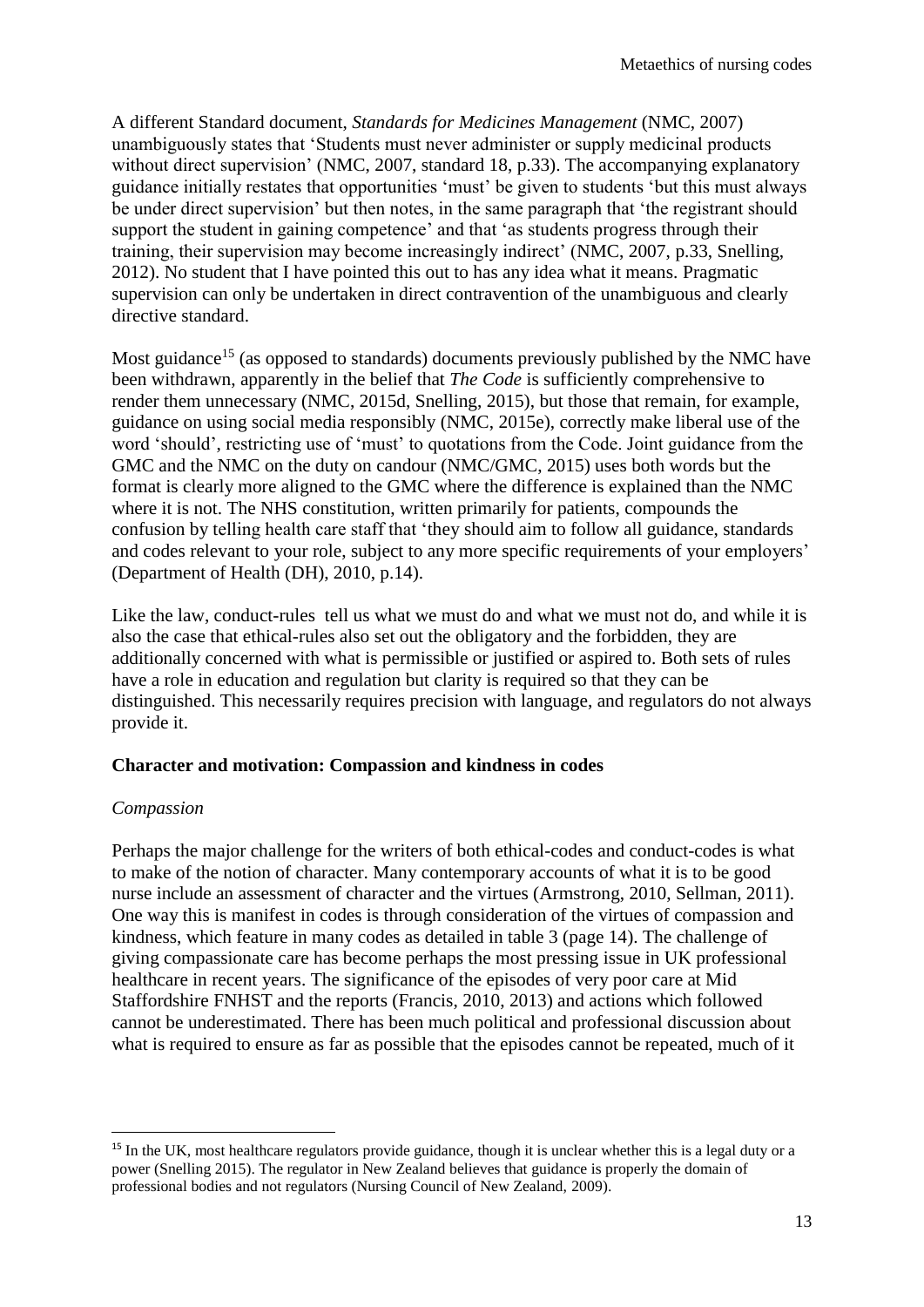#### **Table 3: Compassion and kindness in Code documents**

| Organisation                                                                                                     | Country               | Type                                                         |                                                                                                                                                                                                                                                                                                                                                                                                                                                                                                                                                                                                                                                                                                                      |
|------------------------------------------------------------------------------------------------------------------|-----------------------|--------------------------------------------------------------|----------------------------------------------------------------------------------------------------------------------------------------------------------------------------------------------------------------------------------------------------------------------------------------------------------------------------------------------------------------------------------------------------------------------------------------------------------------------------------------------------------------------------------------------------------------------------------------------------------------------------------------------------------------------------------------------------------------------|
| <b>International Council of Nurses</b>                                                                           | International         | Advisory /<br>professional                                   | The nurse demonstrates professional values such as respectfulness, responsiveness, compassion, trustworthiness<br>and integrity (p.2). No use of 'kind.'                                                                                                                                                                                                                                                                                                                                                                                                                                                                                                                                                             |
| Nursing and Midwifery Council                                                                                    | <b>UK</b>             | Regulatory                                                   | You must treat people with kindness, respect and compassion (Clause 1.1, p.4).<br>You must recognise when people are anxious or in distress and respond compassionately and politely (Clause<br>$2.6, p.5$ .<br>You must recognise and respond compassionately to the needs of those who are in the last few days and hours<br>of life (Clause 3.2, p.5).<br>You must make sure that everyone you delegate tasks to is adequately supervised and supported so they can<br>provide safe and compassionate care (Clause 11.2, p.10).                                                                                                                                                                                   |
| Nursing and Midwifery Board<br>of Australia                                                                      | Australia             | Regulatory                                                   | Not in any conduct statement, but present in explanation for statement 8, p.4: Nurses actively preserve the<br>dignity of people through practised kindness and respect for the vulnerability and powerlessness of people in<br>their care. Also discussed in footnotes $(13, p.8)$ : It was the view of the Council that kindness is irrefutably a<br>professional quality required of nurses. Compassion only used in footnote in relation to complaints (p.8)                                                                                                                                                                                                                                                     |
| Nursing and Midwifery Board<br>of Australia, Australian College<br>of Nursing, Australian Nursing<br>Federation. | Australia             | Ethical                                                      | Compassion noted in respect of immigrant health (p.2), and also note (in endnote) that 'The Council went on to<br>say that one of the greatest areas of complaint about nursing conduct is the absence of compassion or kindness.'<br>(p.9). The word kindness is used throughout the document, notably in value statement 2: Nurses value respect<br>and kindness for self and others (p.1).                                                                                                                                                                                                                                                                                                                        |
| Nursing Council of New<br>Zealand                                                                                | <b>New</b><br>Zealand | Regulatory                                                   | Principle 1, Standard 1.1 (p. 9): Respect the dignity of health consumers and treat them with kindness and<br>consideration. No mention of compassion                                                                                                                                                                                                                                                                                                                                                                                                                                                                                                                                                                |
| <b>Canadian Nurses Association</b>                                                                               | Canada                | Professional<br>Endorsed by<br>some provincial<br>regulators | Nursing values: nurses provide safe compassionate competent and ethical care (p.3)<br>Definition of compassionate: The ability to convey in speech and body language the hope and intent to relieve<br>the suffering of others. Compassion must coexist with competence. "Compassion is a relational process that<br>involves noticing another person's pain, experiencing an emotional reaction to his or her pain and acting in<br>some way to ease or alleviate the pain (Dutton Lilius and Kanov, 2007)" (p23.)<br>Glossary under 'Duty to Provide care': Nurses have a professional duty and a legal obligation to provide<br>persons receiving care with safe compassionate competent and ethical care. (p.24) |
| The Nursing Council of Hong<br>Kong                                                                              | Hong Kong             | Regulatory                                                   | No mention of compassion or kindness                                                                                                                                                                                                                                                                                                                                                                                                                                                                                                                                                                                                                                                                                 |
| Nursing and Midwifery Board<br>of Ireland                                                                        | Ireland               | Regulatory                                                   | Principle 3 Value statement 1: Nurses and midwives who are competent, safety-conscious and who act with<br>kindness and compassion, provide safe, high-quality care (p.20).<br>Standard of conduct 4: You should be kind and compassionate in your practice (p.21)                                                                                                                                                                                                                                                                                                                                                                                                                                                   |
| American Nurses' Association                                                                                     | <b>USA</b>            | Professional.<br>Regulatory in<br>some states                | Provision 1: The nurse practices with compassion and respect for the inherent dignity worth and unique<br>attributes of each person $(p.1)$                                                                                                                                                                                                                                                                                                                                                                                                                                                                                                                                                                          |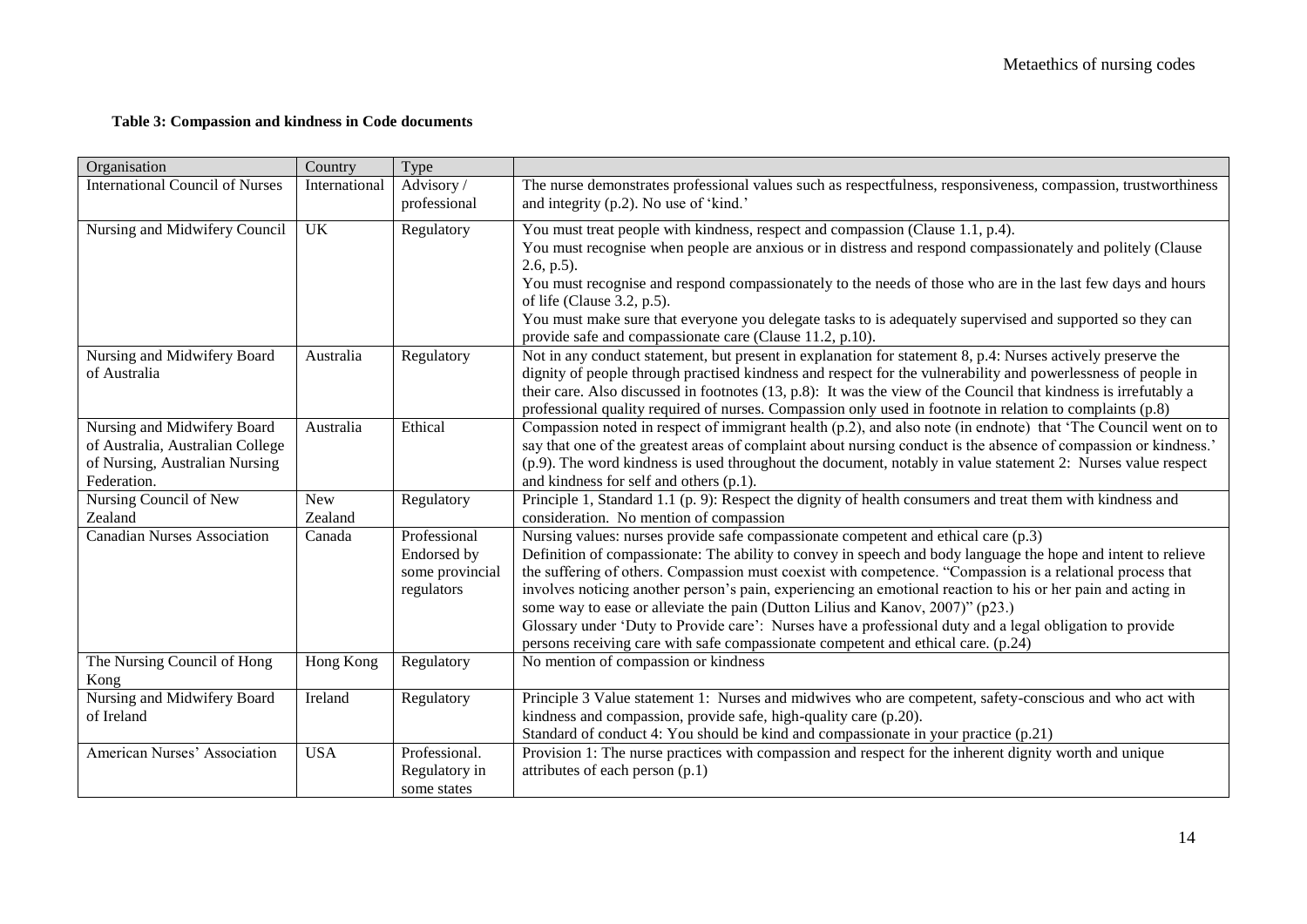rather heated and, in the national newspapers, ill-informed and centred on education (Gillett, 2012, 2014). Paley's editorial in the journal *Nurse Education Today* (Paley, 2013) and a more considered piece in this journal (Paley, 2014) which suggested that the literature on social psychology had been insufficiently consulted in the examination of poor care provoked a number of critical responses. In brief, Paley suggested that situational factors including the sheer busy-ness of clinical areas contributes to an explanation of why some nurses behaved so poorly. The responses, from significant academic figures (Rolfe & Gardner, 2014a, 2014b, Darbyshire, 2014, Timmins & de Vries, 2014) considered that this explanation constituted wrongly excusing individuals. Their alternative explanation was that there is a compassion deficit in nursing, and that nurses are individually accountable, maintaining a tendency noted by Traynor *et al.* (2014) that the rise of managerialism responds to poor performance in terms of individual culpability rather than systems failure.<sup>16</sup>

In the aftermath of the Francis Reports the DH set out its vision and strategy for nursing midwifery and care staff. Entitled *Compassion in Practice* (DH 2012a), it introduced the 6Cs to the NHS environment (Bradshaw, 2015). Compassion is defined as 'how care is given through relationships based on empathy, respect and dignity - it can also be described as intelligent kindness, and is central to how people perceive their care' (DH, 2012a, p.13). There is little in the document about how compassion is to be facilitated and encouraged, but it is stated that metrics to measure it will be developed.<sup>17</sup> Lack of detail about what compassion actually means is not surprising. In a critical review of peer-reviewed literature to 2013, McCaffery & McConnell (2015) found only 20 relevant articles of which only 8 were research. There were, however, over 2000 other publications identified: 'editorials, book reviews, letters to the editor and even obituaries' (2015, p.2), suggesting that though much discussed there is little known about compassion in nursing (Ledoux, 2015) and how it can be effectively promoted and ensured, not least how it is represented in regulatory documentation. Most of the peer-reviewed papers identified were from the UK, possibly as a result of the rigorous public debate, but compassion is included in most of the codes reviewed for this paper, with the notable exception of that from Hong Kong, a regulatory conduct-code which does not mention it at all.

Ethical-codes that detail aspirational values can reinforce the position that a good nurse has a caring disposition. For example the CNA Code of Ethics states that 'nurses provide safe compassionate competent and ethical care'(CAN, 2008, p.8), and the ANA's provision 1 states that 'The nurse practices with compassion and respect for the inherent dignity worth and unique attributes of each person' (ANA, 2015, p. 1). It is difficult to argue with these sorts of statements, but these value statements pose a number of problems when translated to regulatory conduct-codes, principally the simple truth that individuals cannot be *required* to have certain dispositions. The CNA *Code of Ethics* defines compassionate as:

The ability to convey in speech and body language the hope and intent to relieve the suffering of others. Compassion must coexist with competence. "Compassion is a relational process that involves noticing another person's pain, experiencing an emotional reaction to his or her pain and acting in some way to ease or alleviate the pain (Dutton Lilius and Kanov, 2007)"

 $\overline{\phantom{a}}$ 

<sup>&</sup>lt;sup>16</sup> In calling for shared objectives between system and professional regulators. The Professional Standards Authority, the UK organisation that co-ordinates healthcare regulators, notes that evidence of the link between behaviour and environment is compelling (Professional Standards Authority, 2015).

<sup>17</sup> See Papadopoulos and Ali's (2015) integrative review of tools to measure compassion, and Sturgeon (2008) on earlier attempts to introduce a measure.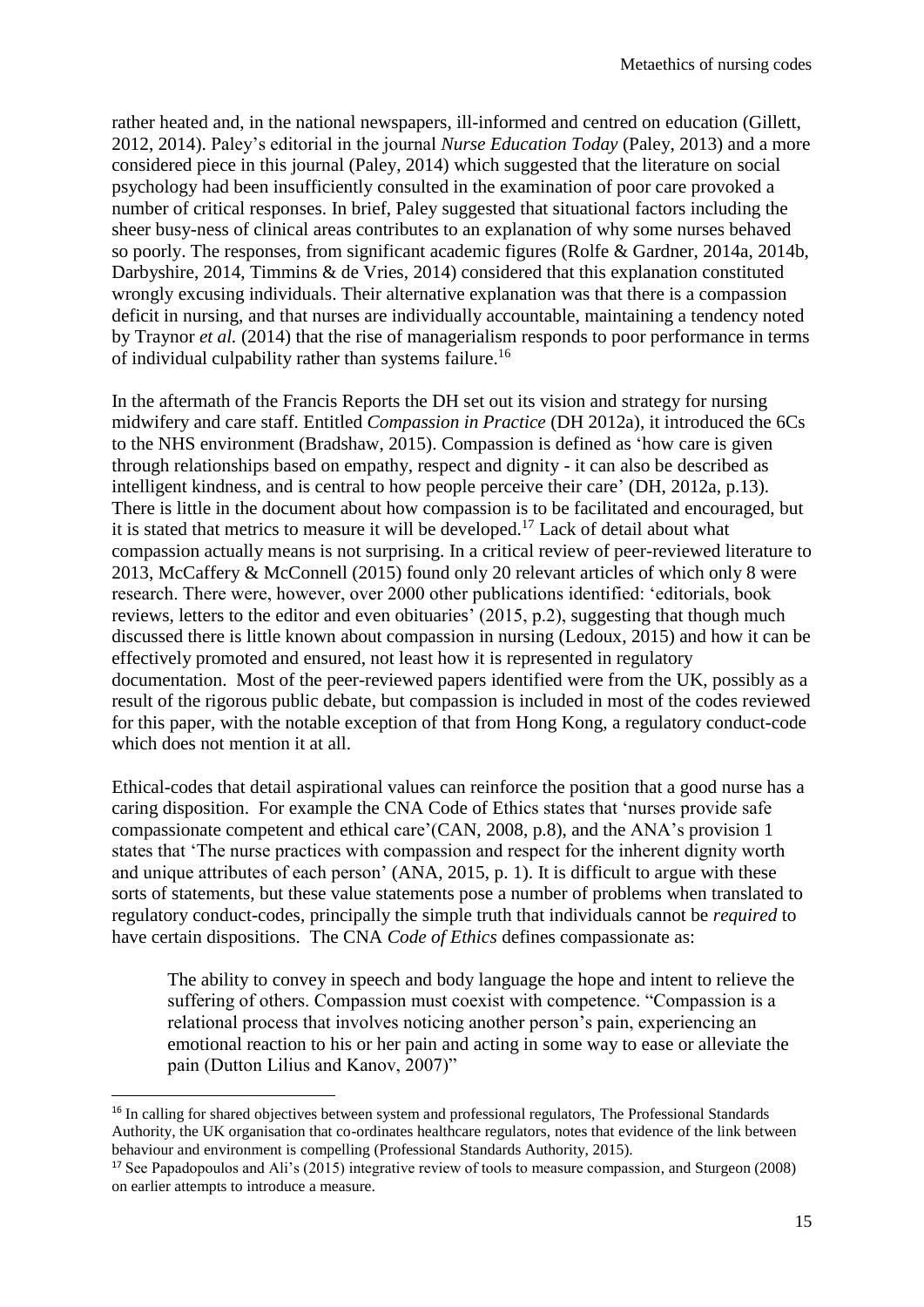(CNA, 2008, p. 23)

The key word here is emotional, a response not fully under conscious control. A nurse cannot choose to have an emotional response. The CNA also states that: 'Nurses have a professional duty and a legal obligation to provide persons receiving care with safe compassionate competent and ethical care' (CAN, 2008, p.24). The nature of the legal obligation is not clear, but some provincial regulators (for example, the College and Association of Registered Nurses of Alberta) have endorsed the CNA *Code of Ethics* and refer to it in fitness to practice hearings. A close reading of these documents shows that having an emotional reaction to another's suffering is apparently a legal and professional requirement for some canadian nurses. In contrast the definition of compassion in the glossary of the ANA codes does not use the word 'emotional' but it is clear that compassion is a virtue:

An awareness of suffering, tempered with reason, coupled with the desire to relive the suffering; a virtue combining sympathy, empathy, benevolence, caring and mercy. Used with the cognitive and psychomotor skills of healing to meet the patient's needs

#### (ANA, 2015, p.41)

Emotional responsiveness as part of a caring disposition is a feature of good nursing, but too much of a good thing is bad, as noted in a consultation draft of the latest NMC Code: 'You must maintain clear professional boundaries (including sexual, personal and emotional boundaries) at all times with people in your care, their families and carers' (NMC, 2014d, clause 20.6, p. 15). During consultation the phrase was objected to on the ground that it was implied that there was to be no emotional engagement (NMC, 2014d, Snelling, 2015), and the clause now refers to 'clear professional boundaries' (NMC, 2015a, clause 20.6, p.15). This is ambiguous, but the possibility of too much emotional engagement makes perfect sense to Aristotelians as excess as well as deficiency in virtues is to be avoided.

Conduct-rules requiring compassion make no sense at all. Some nurses do not feel an emotional response, and some patients do not elicit it. Following Aristotle (1991), Martha Nussbaum's account of compassion (Nussbaum, 1996, 2001) includes as necessary features that suffering is severe and undeserved. Though she refers to compassion in a factual rather than normative sense, what compassion is rather than what it ought to be, these features are likely to excite health care professionals and their regulators who would not see lack of desert or severity as reason not to be compassionate. But despite Nussbaum's emphasis on the cognitive aspects of compassion, reflected in the ANA definition, the initial response required is at least partly emotional, though someone observing a compassionate response could have no knowledge and little idea of whether it is based on emotion, reason, or fear of censure or a combination of all three. Being compassionate and behaving as though compassionate are two different things, and this is what might have been meant when the NMC stated that *The Code* is what good nursing 'looks like' (NMC, 2015a, p.3) rather than what it is. Bramley and Matiti's (2014) study which asked patients about their experiences of compassionate care found that 'the smallest of nursing actions can be viewed as a compassionate action by patients…' (2014, p.2797), and Cameron *et al*. (2013) studied encounters between oncologists and their patients to develop a taxonomy of 'compassionate behaviours' which can then be taught. An uncompassionate response can be made to look compassionate, but a genuine and emotional compassionate response cannot be regulated for. Forcing people to write with their left hand does not make them left handed.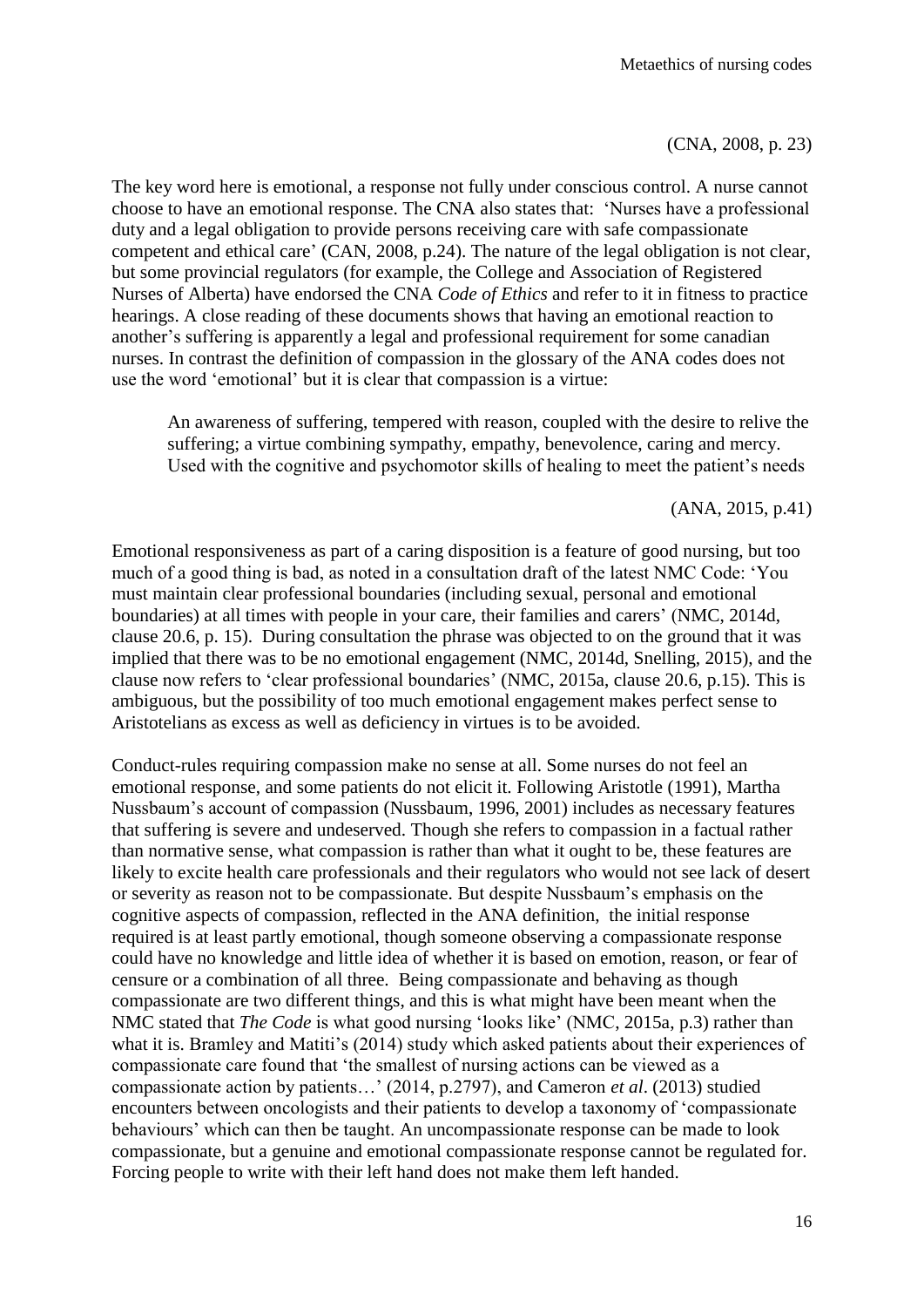## *Kindness*

**.** 

Use of the concept kindness may be an effective response to the challenge of regulating for compassion. Kindness is defined in the Nursing and Midwifery Board of Australia Code of Ethics<sup>18</sup> (2008a, p. 3) as 'the demonstration of simple acts of gentleness, consideration and care'. A clause concerning kindness was introduced in the previous version of the NMC Code (2008) for the first time: 'You must treat people kindly and considerately' (NMC, 2008d, Clause 3, p.3), amended in the latest version so that the word compassion is also used: 'you must treat people with kindness, respect and compassion (NMC, 2015a, clause 1.1, p.4)'. Use of the word kind and its cognates in these clauses can be related simply to conduct; It is possible that individuals can act with kindness even if they are not a kind person. <sup>19</sup> Kindness has a lower threshold and unlike compassion does not require emotional engagement. Compassion entails kindness but kindness does not require compassion.

The concepts kindness and compassion are often conflated<sup>20</sup> as in the NMC code statement cited, and apart from an excellent paper by Faust (2009) there is little to be found in the healthcare literature on kindness and how it is to be distinguished from compassion in professional healthcare. In the UK, the GMC, unhindered by the emotional language of compassion<sup>21</sup> instead requires that '[doctors] must be polite and considerate' (GMC, 2014, clause 46, p.16). Even if use of the less demanding and act centred concept of kindness solves the problem of the impossibility of regulating for character, there remains the problem of extent. How much kindness is required?

A logical conundrum in definition is suggested by Gallagher's (2012) editorial which details a small act of kindness for a woman near the end of her life. Student Nurse Owen extended his shift to go to a MacDonald's restaurant to get a dying patient a soft ice cream, what turned out to be her last meal. Gallagher describes this act of kindness as supererogatory, a category of permitted moral action which is not required (Mellema, 1991). According to *The Code*, treating people with kindness is required and so it cannot be regarded as supererogatory, yet the act described by Gallagher does seem to go 'beyond the call of duty', even for a nurse, such that if he had not considered the trip to McDonald's, or declined to go when asked (and able) he would not have been blameworthy, a further feature of a supererogatory act. Recently I travelled to work with Martin, my friend and colleague, and after parking the car we walked together to the building. He was carrying two bags and I had a light rucksack over a shoulder. Awkwardly taking his keys from his pocket, he dropped the bunch on the floor, and I bent down to pick them up and returned them to him. I know that he occasionally suffers from a sore back, and he had declined my earlier offer of taking one of his bags. Under the definition offered by the Nursing and Midwifery Board of Australia, that was a

<sup>&</sup>lt;sup>18</sup> The Code of Ethics is Australia is produced and published 'under the auspices of Australian Nursing and Midwifery Council, Australian College of Nursing, Australian Nursing Federation.' These three organisations represent the ICN's three pillars. The Code of Conduct applying to Australian nurses is produced by the regulator, the Australian Nursing and Midwifery Council.

<sup>&</sup>lt;sup>19</sup> Perhaps the clearest example of this in popular culture is the gifted physicist Dr Sheldon Cooper in the popular US television programme *The Big Bang Theory* who cannot be described as a kind person but knows and acts upon the social convention that hot beverages should be offered to people who are upset. Sheldon wouldn't be a good nurse, but as a roommate, and given the improbability of personality change, this is probably the most that can be expected (or required) of him.

<sup>&</sup>lt;sup>20</sup> In the UK patients' rights are set out in the NHS constitution (DH 2010). It states that 'We ensure that compassion is central to the care we provide and respond with humanity and kindness to each person's pain, distress, anxiety or need.' (p5).

<sup>&</sup>lt;sup>21</sup> See Pellegrino & Thomasma (1993) for a discussion of compassion as a virtue in medical practice.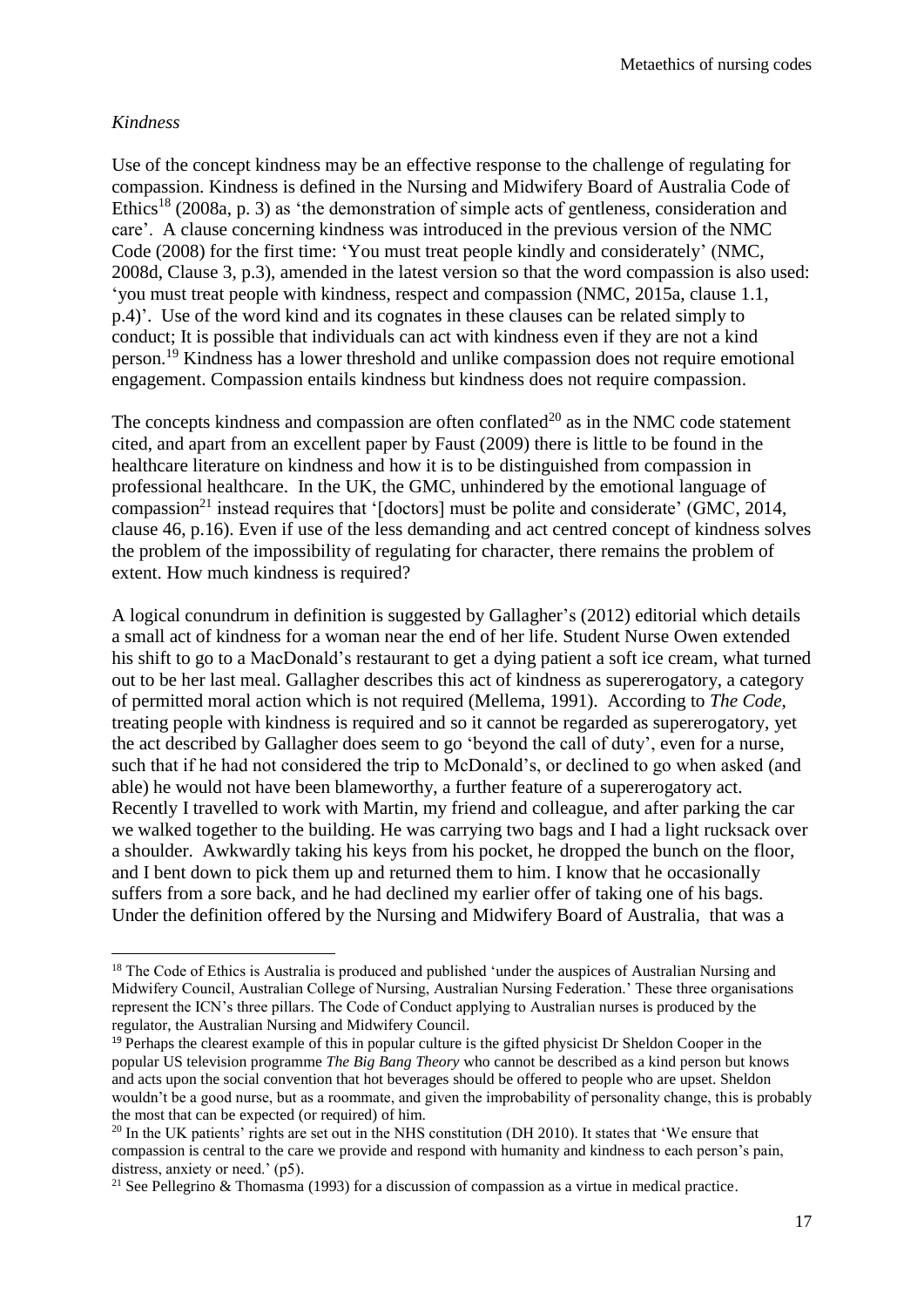kind act, but had I failed to pick up his keys and simply watched as he put down his bags and picked them up himself, he (and probably an onlooker) would have been justified in blaming me for failure to assist. Owen's act of facilitating a patient's final pleasure and mine of preventing a friend from momentary inconvenience at trivial cost can both plausibly be considered kind, and yet they do not seem to be the same thing, and this difference would persist if Martin had been my patient or a stranger. One act was in the double context of professional care and the relationship between student and assessor, the other between friends and yet also colleagues who are required to work together. It could be argued that both Owen and I had self-regarding motivation for our acts. If individuals are to be taken to task for failing to do something, it is important to be clear what this failure looks like. If the acts I have described are unequal, so is their negation.

#### *The negation of kindness*

**.** 

At least five different meanings of absence of kindness can be described. First is simply where kindness is not called for. In nursing this could be a simple everyday brief interaction of answering the phone or responding to a closed question. For example, confirming to a visitor that visiting time starts at 1400. A simple nod or monosyllabic 'yes' cannot be described as kind, but neither can it be required to be.

There is a difference between (second) not-being-kind and (third) being unkind. Not-beingkind is simply the absence of kindness when it could be called for whereas being unkind is a harsher thing altogether. Not-being-kind is likely to be a failure to do something, whereas being unkind is more likely (though not exclusively as my example shows) concerned with actions. Had Owen not gone to McDonald's it would have been not-being-kind, but if I had failed to pick up Martin's key it would have been unkind. Thinking about these examples is a start to unpicking what treating people with kindness requires. One way of distinguishing between being unkind and not-being-kind, possibly helpful in describing the moral status of acts and their omission, is that Owen's act (as supererogatory) is optional, whereas mine was not; its obligatory status is derived from a general obligation of beneficence calculated from knowing the minimal costs to me, and the actual and potential benefit to him.<sup>22</sup> However, in the context of professional regulation this distinction amounts to useless circularity, as it condenses to a conduct-rule requiring that 'you must do obligatory things.<sup>23</sup>

In her important book *Illness: The Cry of the Flesh*, Havi Carel gives her account of, for the nurse, an everyday encounter. Carel, who is diagnosed with a chronic and potentially life limiting respiratory illness is at a hospital for a lung function test:

A lovely nurse, Simone, is usually there, chatting to me, telling me about her boyfriend. But this time she is not there. Another nurse, sullen and unfriendly, leads me to the test room. She sets up the machine without saying a word, hands me a tube and tells me to blow in it as hard and fast as I can […]

 $^{22}$  In a similar vein, it has been argued that blood donation, considered and presented as supererogatory, should rather be considered as obligatory (Snelling, 2014).

<sup>&</sup>lt;sup>23</sup> Use of the word (in) appropriate also shows this circularity. The conduct-rule 'you must make sure you do not express your personal beliefs (including political, religious or moral beliefs) to people in an inappropriate way' (NMC 2015a, clause 20.7, p15) amounts to requiring that you must not do unsuitable things (Snelling 2015).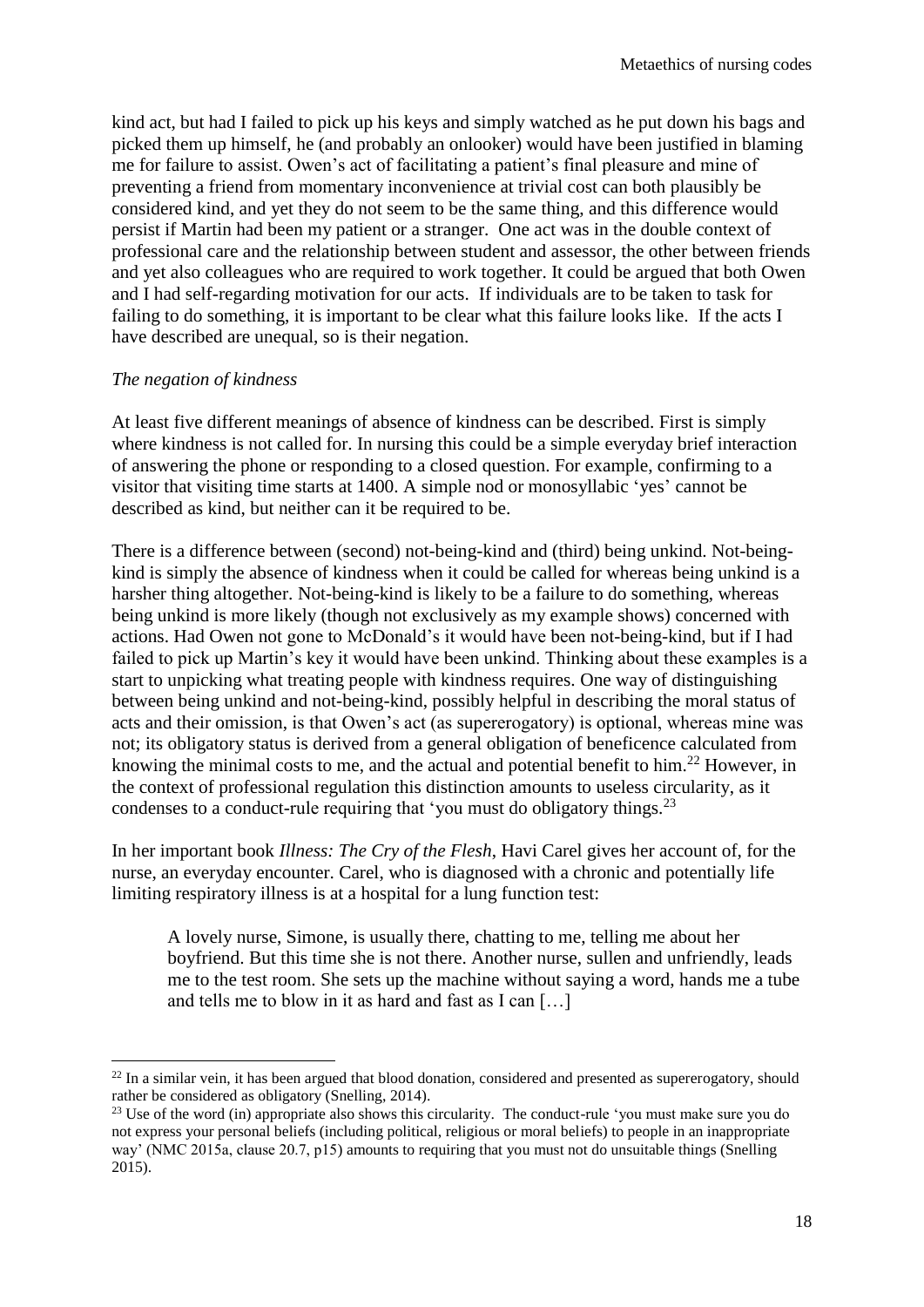I ask her for my result. "1.1" the nurse says, with no trace of emotion in her voice…I look at the nurse. She stands there stony but for her slight impatience. Now I'm crying and can't do the other tests. I'm spoiling her day, getting her behind schedule. I collect myself; ask her for a glass of water. A sulky hand presents me with a dripping paper cup. She doesn't look at me or say anything. I am alone.

(Carel, 2008, p.38)

Fetching a cup of water in response to a request and presenting it in the manner described can hardly be regarded as treating Carel with kindness, but can we regard her treatment as notbeing-kind, or unkind? Carel further discusses the cool demeanour of the doctors during consultation and notes a dividing line between "us" (patients) and "them" (healthcare professionals) and suggests that it might be necessary:

Perhaps doctors and nurses need the dividing line to sustain their sanity in the harsh world of illness, pain and death. Perhaps no one can witness sorrow and offer empathy on a daily basis.

(Carel, 2008, p.40-41)

She began to talk to her friends and medical audiences about her experiences, and found that:

There seemed to be no consistent line among those I spoke to; it was an aspect of medical work that was entirely up to the individual.

(Carel, 2008, p. 41)

Carel's book is a compact yet profound meditation on illness and how it affects her and it asks some challenging philosophical questions which can also be applied to the everyday encounters that characterise healthcare practice. The attitudes of the nurses and doctors she describes are indeed inconsistent, but the view from patients perhaps equally so. Carel appreciated Simone's friendly boyfriend-chat but many others would not. A key question for nurses reading and reflecting on Carel's experiences would be to situate the nurses' actions within the standards expressed in codes. Is Simone's chat the kind action of a good nurse, and does the conduct of her unnamed and stonily impassive replacement fall below that of the just-good-enough nurse? The regulator's role here, via a conduct-code is to challenge and change the situation that Carel perceived. This aspect of medical (sic) work should be 'up to the individual' only if it is above the minimum standard.

The fourth category of negation of kindness is faux-kindness or procedural kindness by which I mean an apparently other regarding act performed grudgingly. It might include the fixed smile and palpably false wish that a customer 'have a nice day' (Wang, 2016) but also acts similar to that performed by Simone's replacement. Although, unlike a compassionate act, a kind act might not be driven by desire (Phillips & Taylor, 2009) or virtue there is the possibility that the recipient is unable to tell the difference. A faux-kind act shows to the recipient, consciously or unconsciously, that it is not genuine, that coercion is being exercised to motivate it. Spielthenner (2015) argues that it is obvious that the strongest motivation for abiding by a professional code is the possibility of sanctions, even though not all violations will result in complaint, investigation and sanction.<sup>24</sup> An act like this, performed under duress

1

<sup>&</sup>lt;sup>24</sup> Similar issues can be seen in relation to traffic offences where increased police presence is known to reduce speeding (Walter *et al..*, 2011), so that the threat of sanction gives a reason to reduce speed, rather than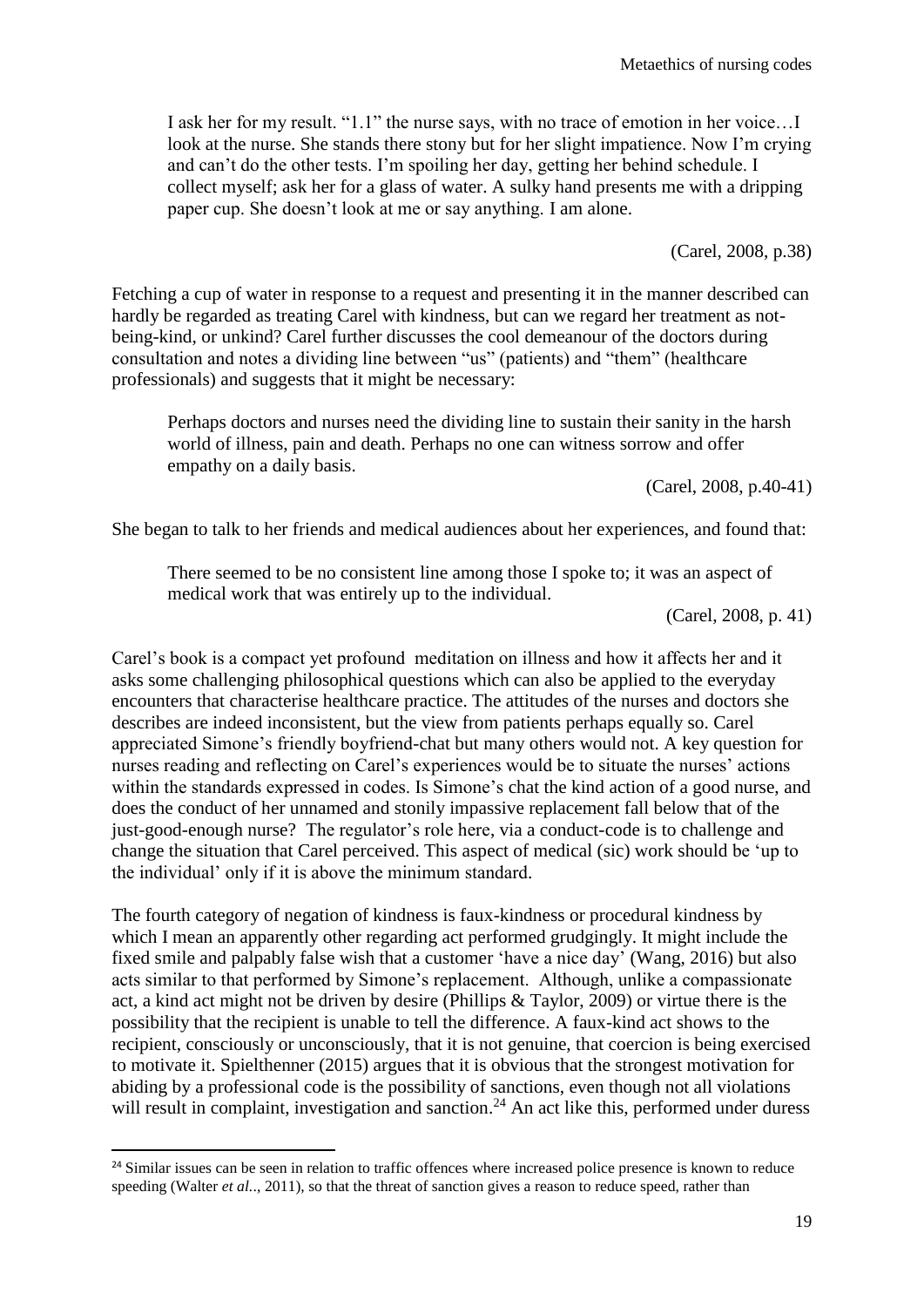can hardly be considered a kind act because its motivation, to avoid sanction is ultimately self-regarding.<sup>25</sup>

The fifth account is not so much the absence of kindness as its opposite, similar to the 'callous indifference' that Robert Francis found at Mid Staffordshire FNHST or the deliberate cruelty that can be seen in disciplinary hearings and media reports. This is of a different order to the simple lack of kindness and seems less problematic for fitness to practice cases. Some cases where deliberate cruelty has occurred may in future also be prosecuted in the criminal courts following enactment of the Criminal Justice and Courts Act 2015,<sup>26</sup> which makes it an offence for a care worker (including a nurse) to ill-treat or wilfully neglect a person in their care (Griffith 2013, 2015). There is no definition of ill treatment in the Act, and so the courts use ordinary English meaning. In answering the question, 'what is abuse', the code of practice to the Mental Capacity Act states that: 'The word 'abuse' covers a wide range of actions. In some cases, abuse is clearly deliberate and intentionally unkind.' (Department for Constitutional Affairs, 2007, p.244). It is unclear as to whether or how far the criminal threshold for ill-treatment and neglect falls below the threshold in fitness to practice cases. A brief reading of cases involving individuals being struck off the register at the NMC suggests that the facts presented there could also satisfy the criminal threshold, though criminal cases require a higher standard of proof.<sup>27</sup>

In the UK, the problem of regulating for compassion is a particularly nursing issue. The words kindness and compassion do not appear in UK codes for doctors  $(GMC, 2013)^{28}$  and other healthcare professionals (HCPC, 2008). Including compassion and kindness as part of an agent centred ethical framework is apparently unproblematic probably because it is regarded as self-evident. There is little attempt to explain what compassion is, and no justification as to why nurses should have it, or how much they should have. However desirable in ethical terms, including compassion and kindness in conduct-rules presents a number of problems. Importantly there is little discussion on what the absence of kindness or compassion amounts to and at what level it becomes liable for sanction. Recent reforms of the revalidation process (NMC, 2015f) requires nurses to undertake reflection with reference to *The Code* and so an understanding of what is required, not just to claim the title of 'good nurse' but also to understand the features and actions of a just-good-enough-nurse is required but not provided.

**.** 

appealing to a moral argument or authority. Interestingly, a Norwegian study reported that increasing the likelihood of being caught would reduce speed more than steeper penalties (Ryeng, 2012).

<sup>&</sup>lt;sup>25</sup> Also in the UK, the healthcare leadership model of the NHS Leadership Academy questions, as an essential component of leadership: 'Do I carry out *genuine* acts of kindness for my team?' (NHS Leadership Academy, 2013, emphasis added).

<sup>&</sup>lt;sup>26</sup> Ill treatment and wilful neglect had already been criminal offenses under the Mental Capacity Act but applied on to those deemed not to have capacity. The numbers of prosecutions has been increasing: Annual figures from 2008 onwards are 36, 47, 68, 81, 85. It is estimated that there will be 240 cases annually when the criminal sanction applies to all patients in care (DH, 2012b).

<sup>&</sup>lt;sup>27</sup> The Health and Social care Act 2008 imposed the civil standard for proof, on the balance of probabilities, in fitness to practice hearings from 2009. Previously the criminal standard, beyond reasonable doubt, applied.

<sup>&</sup>lt;sup>28</sup> In contrast, the American Medical Association includes compassion in its first principle: 'A physician shall be dedicated to providing competent medical care, with compassion and respect for human dignity and rights.' (American Medical Association, 2001)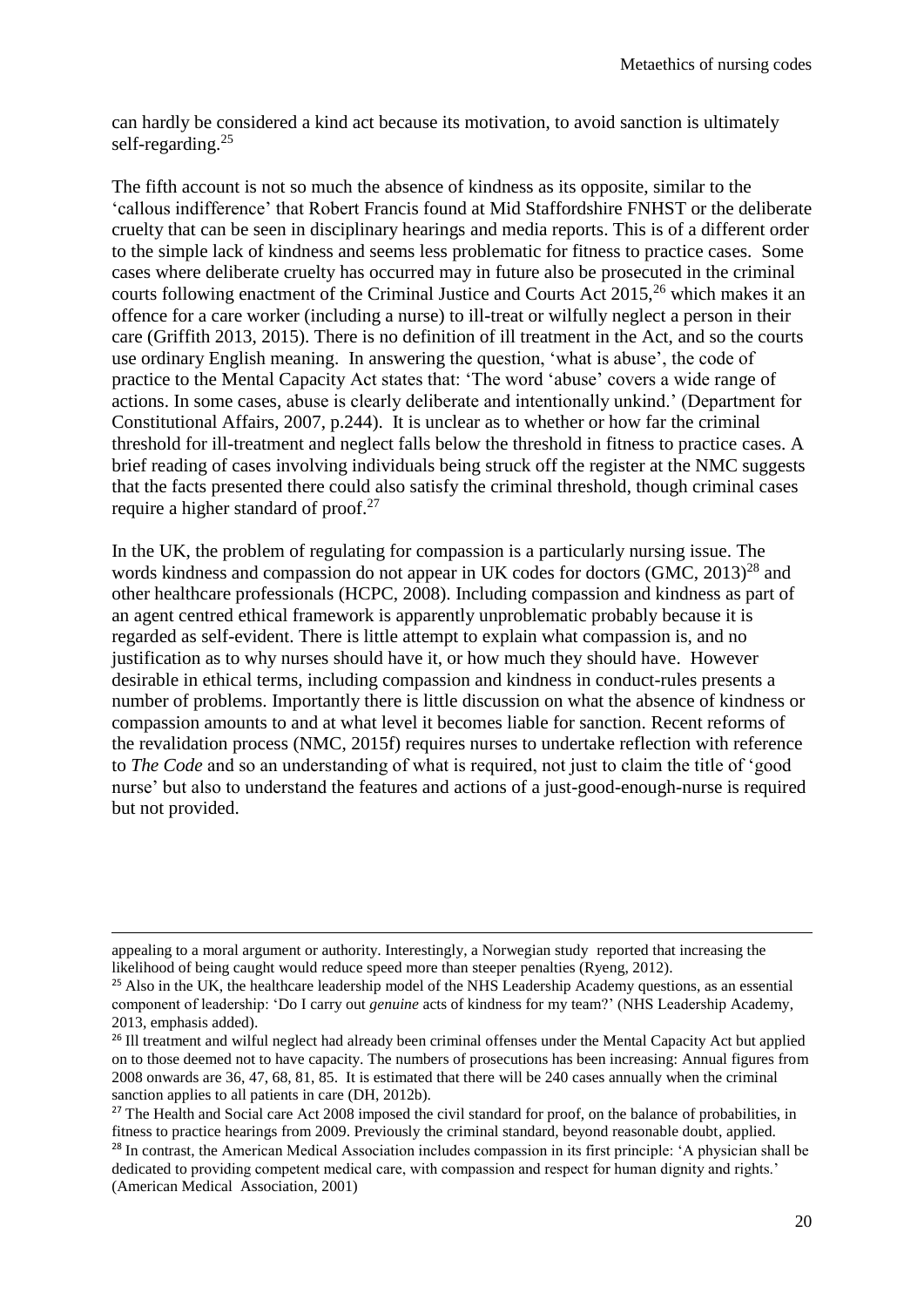## **Conclusion**

I have highlighted a number of significant differences between ethical-codes and conductcodes which correspond generally to the difference between ethics and law. Examples from around the world show that different regulatory systems and the organisations within them use their codes in different ways. The examples I have provided largely in the UK context show that the NMC does not distinguish between the types of code and as a result the code that has recently been consulted upon and issued is a confusing conflation of the two types. Codes are dynamic and meaningful documents, given prominence in education and practice. In recently issued requirements for periodic revalidation (NMC, 2015f) *The Code* will be scrutinised and juxtaposed against episodes from practice in a process which requires reflection and aims to 'to raise awareness of the Code and professional standards expected of nurses and midwives' (NMC, 2015f, p.5). This requires a document which is clear about its purpose and precise with its language so that its requirements can be clearly understood.

More generally the differences I have identified can be considered by nurses in all countries encouraging reflection about the purpose and nature of codes and their impact on practice as well as by the writers of codes from each of the organisation types identified by the ICN. Codes of ethics and codes of conduct will remain essential parts of both professional practice and regulation, and they will be better able to support the functions of their issuing organisations if the metaethical concerns I have identified are more clearly articulated and addressed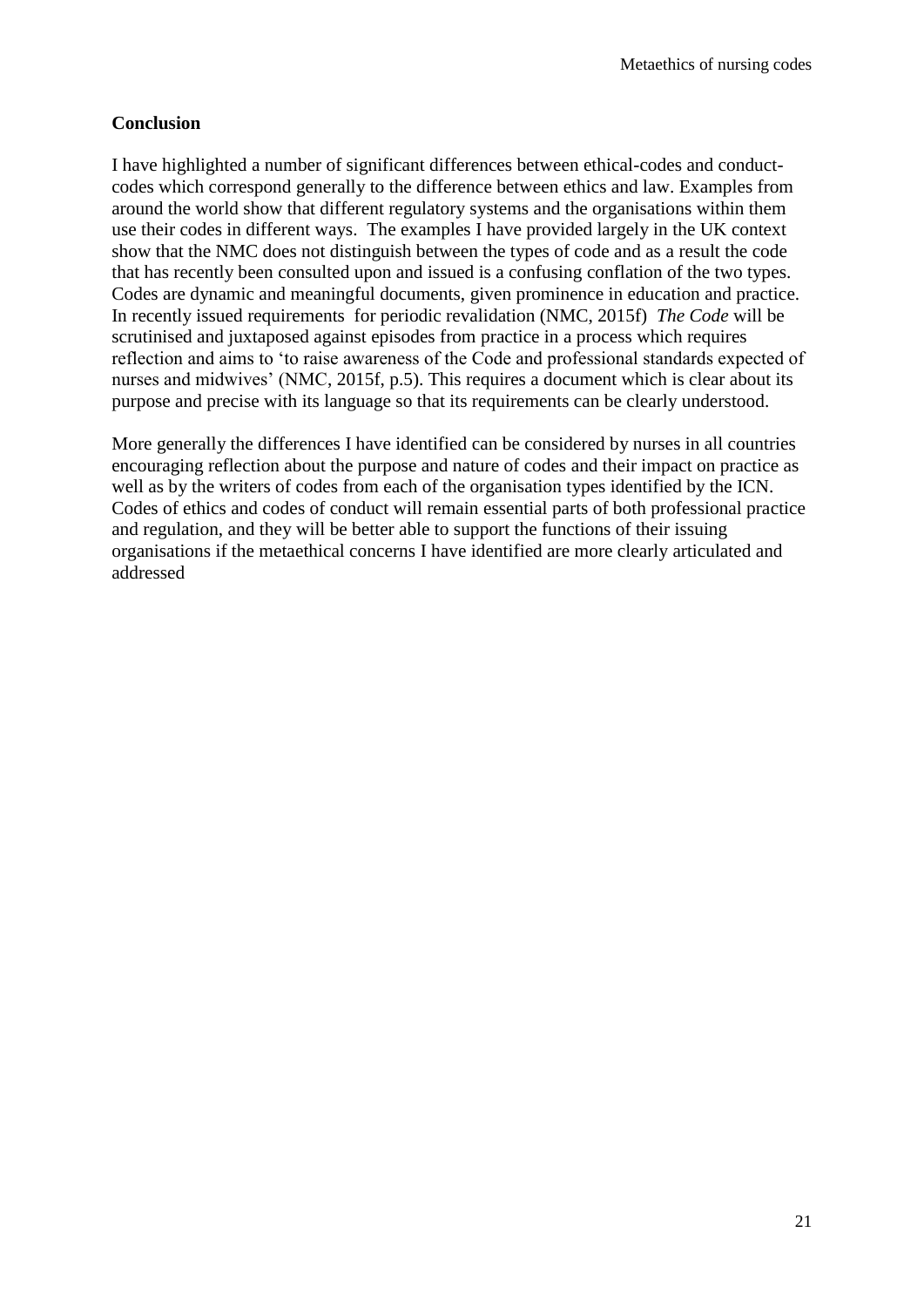## **References**

- American Medical Association (2001) *Principles of Medical Ethics*. [on line] [http://www.ama](http://www.ama-assn.org/ama/pub/physician-resources/medical-ethics/code-medical-ethics/principles-medical-ethics.page)[assn.org/ama/pub/physician-resources/medical-ethics/code-medical-ethics/principles](http://www.ama-assn.org/ama/pub/physician-resources/medical-ethics/code-medical-ethics/principles-medical-ethics.page)[medical-ethics.page](http://www.ama-assn.org/ama/pub/physician-resources/medical-ethics/code-medical-ethics/principles-medical-ethics.page) [Accessed  $11<sup>th</sup>$  January 2016].
- American Nurses Association (2015) *Code of Ethics for Nurses*. [on line] <http://www.nursingworld.org/codeofethics> [Accessed 11<sup>th</sup> January 2016].
- Aristotle *(1991) The Art of Rhetoric.* London: Penguin Books
- Armstrong A. (2010) *Nursing Ethics: A Virtue-Based Approach*. Basingstoke: Palgrave Macmillan.
- Beauchamp T.L. & Childress, J.F. (2013) *Principles of Biomedical Ethics (seventh edition).* Oxford: Oxford University Press.
- Bradshaw A. (2015) An analysis of England's nursing policy on compassion and the 6Cs: the hidden presence of M. Simone Roach's model of caring. *Nursing Inquiry*. Article first published online: 8 JUN 2015. DOI: 10.1111/nin.12107
- Bramley L. & Matiti M. (2014) How does it really feel to be in my shoes? Patients' experiences of compassion within nursing care and their perceptions of developing compassionate nurses. *Journal of Clinical Nursing*, *23*(19-20), 2790-2799.
- Cameron R. A. Mazer B. L. DeLuca J. M. Mohil, S. G. & Epstein R. M. (2013) In search of compassion: a new taxonomy of compassionate physician behaviours. *Health Expectations*. DOI: 10.1111/hex.12160
- Canadian Nurses Association (2008) *Code of Ethics for Registered Nurses*. [on line] [http://www.cna-nurses.ca/CNA/practice/ethics/code/default\\_e.aspx](http://www.cna-nurses.ca/CNA/practice/ethics/code/default_e.aspx) [Accessed 11th January 2016].
- Carel H. (2008) Illness: *The Cry of the Flesh*. Durham: Acumen Publishing Limited.
- Chrisman M. (2012) 'Ought'and Control. *Australasian Journal of Philosophy 90***(**3), 433-451.
- Darbyshire P. (2014) Character assassination? Response to John Paley, "social psychology and the compassion deficit". *Nurse Education Today, 34*(6), 887-889.
- Davies C. & Beach A. (2000) *Interpreting professional self-regulation*. Routledge: London.
- Department for Constitutional Affairs (2007) *Mental Capacity Act 2005 Code of Practice*. London: The Stationary office.
- Department of Health (2010) *The NHS constitution*. London: Department of Health.
- Department of health (2012a) *Compassion in Practice*. London: Department of Health.

Department of health (2012b) *Impact assessment:* Criminal Offence of ill-treatment or wilful neglect. London: Department of Health. [on line] [https://www.gov.uk/government/uploads/system/uploads/attachment\\_data/file/285428/20](https://www.gov.uk/government/uploads/system/uploads/attachment_data/file/285428/20140226_Wilful_Neglect_IA_-_for_publication.pdf) 140226 Wilful Neglect IA - for publication.pdf [11th January 2016].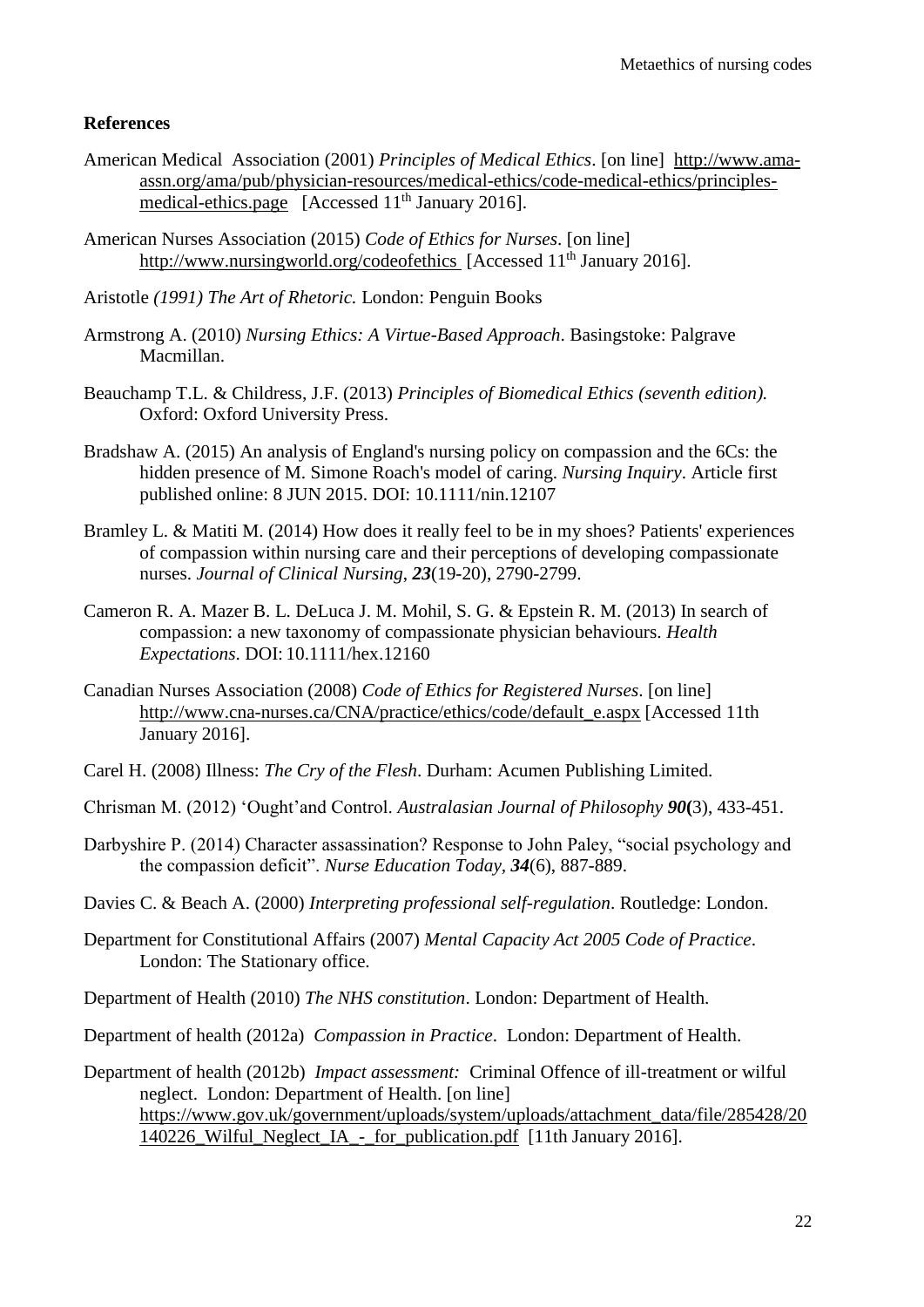- De Prez P. (2002) Self-Regulation and Paragons of Virtue: The Case of 'Fitness to Practise'. *Medical Law Review*, *10*(1), 28-56.
- Duncan S. Thorne S. & Rodney P. (2015) Evolving trends in nurse regulation: what are the policy impacts for nursing's social mandate? *Nursing Inquiry*, **22**(1), 27-38.
- Edwards S.D. (2009) *Nursing Ethics: A Principle-Based Approach* (second edition). Basingstoke: Palgrave Macmillan.
- Faust H. S. (2009) Kindness, not compassion, in healthcare. *Cambridge Quarterly of Healthcare Ethics*, *18*(03), 287-299.
- Francis R. (2010) *Independent Inquiry into Care Provided by Mid Staffordshire NHS Foundation Trust January 2005 – March 2009*. London: The Stationary Office.
- Francis R. (2013) *Report of the Mid Staffordshire NHS Foundation Trust Public Inquiry*. London: The Stationary Office.
- Freedman M. H. (2013) Jury nullification: What it is, and how to do it ethically. *Hofstra Law Review, 42*, 1125-1138
- Fry S. & Johnstone M-J. (2008) *Ethics in nursing practice: a guide to ethical decision making. Third edition*. Oxford: John Wiley and sons
- Gallagher, A (2012) Acknowledging small acts of kindness. *Nursing Ethics,* **19**(3) 311–312
- Gallagher A. & Hodge S. (2012) *Introduction*. In A. Gallagher & S. Hodge (eds) (2012). *Ethics, law and professional issues: A practice-based approach for health professionals.*  Basingstoke: Palgrave Macmillan. Chapter 1 pp 1-25.
- Garrett B. M. & MacPhee M. (2013) The slippery slope of nursing regulation: challenging issues for contemporary nursing practice in Canada. *Nursing leadership, 27*(3), 51-69.
- General Medical Council (2013) *Good Medical Practice* [on line] [http://www.gmc](http://www.gmc-uk.org/guidance/good_medical_practice.asp)[uk.org/guidance/good\\_medical\\_practice.asp](http://www.gmc-uk.org/guidance/good_medical_practice.asp) [Accessed 11th January 2016].
- Gillett K. (2012). A critical discourse analysis of British national newspaper representations of the academic level of nurse education: too clever for our own good? *Nursing Inquiry*, *19*(4), 297-307.
- Gillett K. (2014) Nostalgic constructions of nurse education in British national newspapers. *Journal of Advanced Nursing*, *70*(11), 2495-2505.
- Griffith R. (2013) Extending the scope of wilful neglect will result in paternalistic nursing care. *British Journal of Nursing*, **22**(20)1190-1191
- Griffith R. (2015) Patient protection: ill-treatment and wilful neglect. *British Journal of Nursing*, **24**(11) 600-601
- Groefsema M. (1995). Can, may, must and should: A relevance theoretic account. *Journal of linguistics*, *31*(1), 53-79.
- Health and Care Professions Council (2008) Standards of conduct, performance and ethics. [on line] <http://www.hcpc-uk.co.uk/publications/index.asp?id=38#publicationSearchResults> [Accessed 11th January 2016].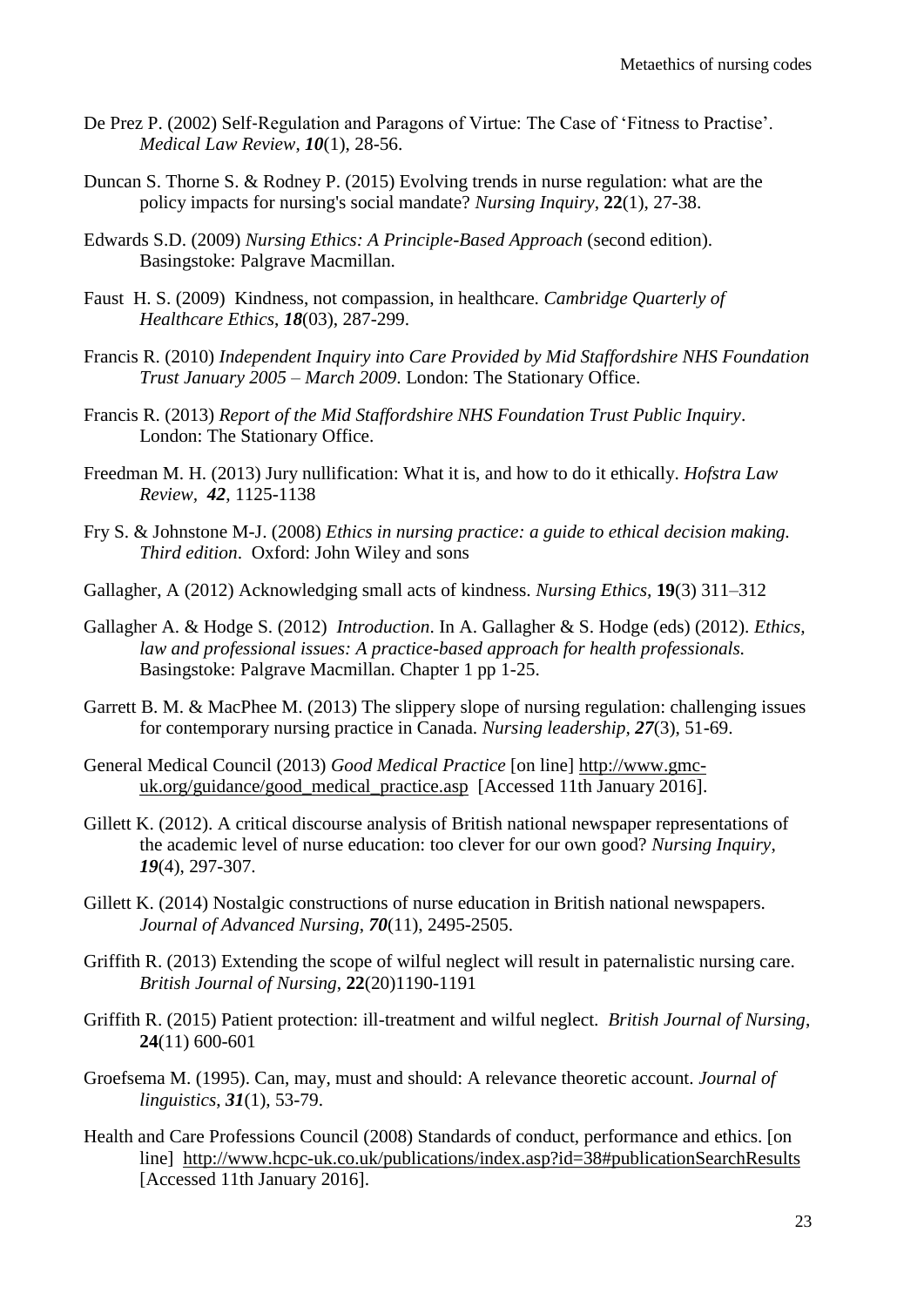- Holt J. (2010) *Professional Issues*. In Sellman D and Snelling P.C. (2010) becoming a Nurse: a textbook for professional practice. Harlow: Pearson Education. Chapter 1 pp 1-36.
- Hutchison J. S. (2015) Scandals in health-care: their impact on health policy and nursing. *Nursing Inquiry*. Article first published online : 19 JUL 2015, DOI: 10.1111/nin.12115
- Illych I. (1977). *Disabling Professions*. In Illich I. Zola I.K. McKnight J. Caplan J. Shaiken H. (1977) *Disabling Professions* New York: Marion Boyars. Chapter 1, pp 11-39.
- International Council of Nurses (2006) *Code of Ethics for Nurses* [on line] <http://www.icn.ch/about-icn/code-of-ethics-for-nurses/>[Accessed 11th January 2016].
- International Council of Nurses (2015) *Our Mission, Strategic Intent, Core Values and Priorities* [on line] [http://www.icn.ch/who-we-are/our-mission-strategic-intent-core-values-and](http://www.icn.ch/who-we-are/our-mission-strategic-intent-core-values-and-priorities/)[priorities/](http://www.icn.ch/who-we-are/our-mission-strategic-intent-core-values-and-priorities/) [Accessed 11th January 2016].
- Johnstone M-J. (2016) *Bioethics – a nursing perspective, sixth edition*. Sydney: Churchill Livingstone.
- Kagan P.N. Smith M.C. Cowling W.R. & Chinn P.L. (2010) A nursing manifesto: an emancipatory call for knowledge development, conscience, and praxis. *Nursing Philosophy*, **11**(1), 67–84.
- Kangasniemi M. Pakkanen P. & Korhonen A. (2015) Professional ethics in nursing: an integrative review. *Journal of Advanced Nursing*, **71**(8), 1744-1757

Law Commission, Scottish Law Commission, Northern Ireland Law Commission (2014) *Regulation of Health Care Professionals; Regulation of Social Care Professionals in England*. London: Law Commission http://lawcommission.justice.gov.uk/docs/lc345 regulation of healthcare professionals. [pdf](http://lawcommission.justice.gov.uk/docs/lc345_regulation_of_healthcare_professionals.pdf) [Accessed 11th January 2016].

- Law Commission (no date). *About Us*.<http://lawcommission.justice.gov.uk/about-us.htm> [Accessed 11th January 2016].
- Ledoux K. (2015) Understanding compassion fatigue: understanding compassion. *Journal of Advanced Nursing* **71**(9), 2041-2050.
- Lipscomb M. (2011) Challenging the coherence of social justice as a shared nursing value. *Nursing Philosophy*, *12*(1), 4-11.
- McCaffrey G. & McConnell S. (2015) Compassion: a critical review of peer-reviewed nursing literature. *Journal of Clinical Nursing*, *24*(19-20), 3006-3015.
- Meulenbergs T. Verpeet E. Schotsmans P. & Gastmans C. (2004) Professional codes in a changing nursing context: literature review. *Journal of Advanced Nursing*, *46*(3), 331- 336.
- Mellema G. (1991) *Beyond the Call of Duty*. Albany: State University of New York Press.
- NHS Leadership Academy (2013) Healthcare Leadership Model:The nine dimensions of leadership behaviour. [on line] [http://www.leadershipacademy.nhs.uk/wp](http://www.leadershipacademy.nhs.uk/wp-content/uploads/dlm_uploads/2014/10/NHSLeadership-LeadershipModel-colour.pdf)[content/uploads/dlm\\_uploads/2014/10/NHSLeadership-LeadershipModel-colour.pdf](http://www.leadershipacademy.nhs.uk/wp-content/uploads/dlm_uploads/2014/10/NHSLeadership-LeadershipModel-colour.pdf)  [Accessed 11th January 2016].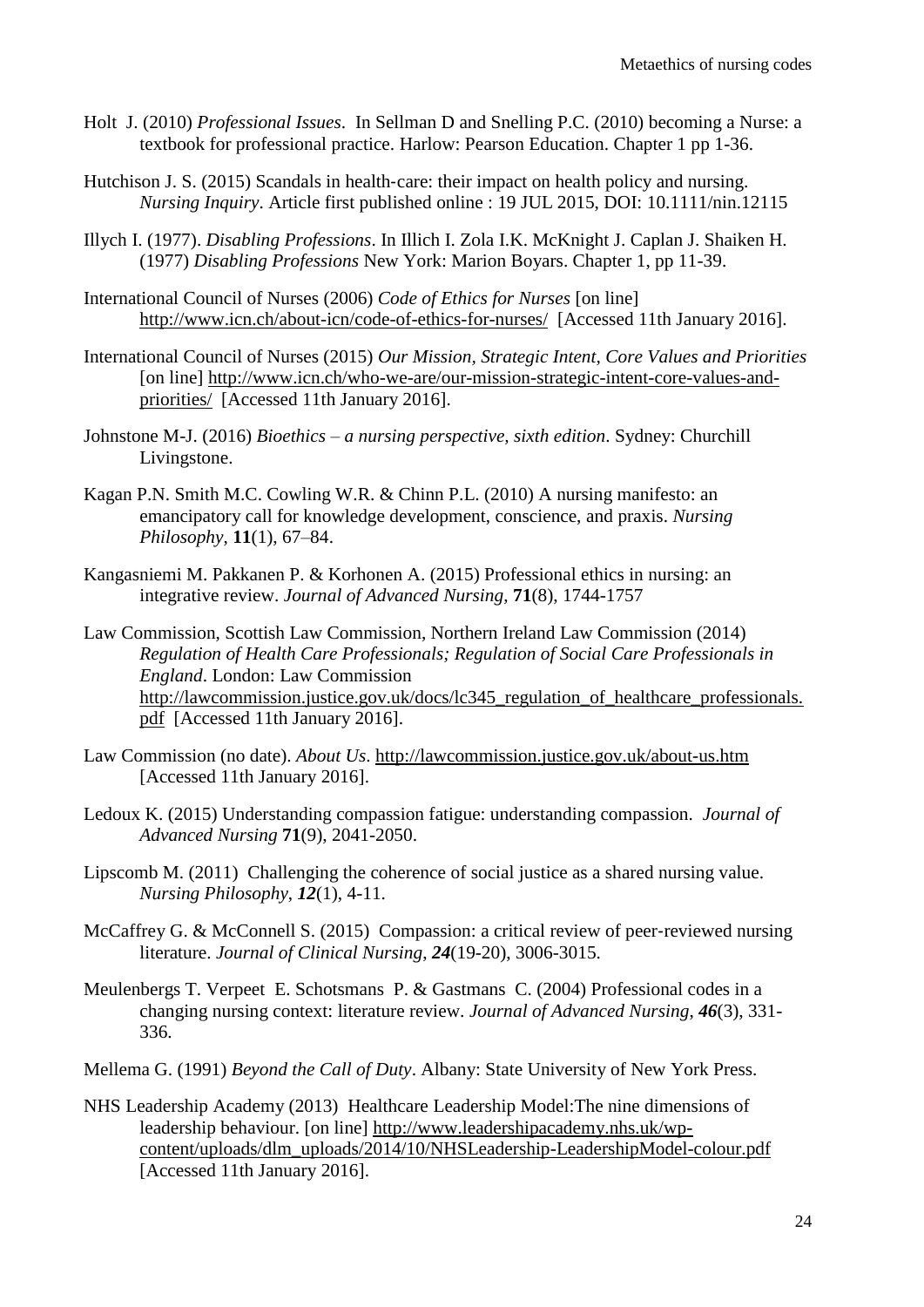- Nursing and Midwifery Board of Australia (2008a) *Code of Ethics for Nurses in Australia* [http://www.nursingmidwiferyboard.gov.au/Codes-Guidelines-Statements/Professional](http://www.nursingmidwiferyboard.gov.au/Codes-Guidelines-Statements/Professional-standards.aspx)[standards.aspx](http://www.nursingmidwiferyboard.gov.au/Codes-Guidelines-Statements/Professional-standards.aspx) [Accessed 11th January 2016].
- Nursing and Midwifery Board of Australia (2008b) *Code of Professional Conduct for Nurses in Australia* [http://www.nursingmidwiferyboard.gov.au/Codes-Guidelines-](http://www.nursingmidwiferyboard.gov.au/Codes-Guidelines-Statements/Professional-standards.aspx)[Statements/Professional-standards.aspx](http://www.nursingmidwiferyboard.gov.au/Codes-Guidelines-Statements/Professional-standards.aspx) [Accessed 11th January 2016].
- Nursing and Midwifery Board of Ireland (2014) *Code of Professional Conduct and Ethics for registered nurses and registered midwives* [on line] <http://www.nursingboard.ie/en/code/new-code.aspx>[Accessed 11th January 2016].
- Nursing and Midwifery Council (2007) *Standards for Medicines Management* [on line] [http://www.nmc.org.uk/globalassets/siteDocuments/NMC-Publications/NMC-Standards](http://www.nmc.org.uk/globalassets/siteDocuments/NMC-Publications/NMC-Standards-for-medicines-management.pdf)[for-medicines-management.pdf](http://www.nmc.org.uk/globalassets/siteDocuments/NMC-Publications/NMC-Standards-for-medicines-management.pdf) [Accessed 11th January 2016].
- Nursing and Midwifery Council (2008) *The Code: Standards of Conduct Performance and Ethics for Registered Nurses and Midwives*. <http://www.nmc.org.uk/globalassets/sitedocuments/standards/the-code-a4-20100406.pdf> [Accessed 11th January 2016].
- Nursing and Midwifery Council (2012) Indicative sanctions guidance to panels [http://www.nmc.org.uk/globalassets/sitedocuments/ftp\\_information/indicative-sanctions](http://www.nmc.org.uk/globalassets/sitedocuments/ftp_information/indicative-sanctions-guidance.may-12.pdf)[guidance.may-12.pdf](http://www.nmc.org.uk/globalassets/sitedocuments/ftp_information/indicative-sanctions-guidance.may-12.pdf) [Accessed 11th January 2016].
- Nursing and Midwifery Council (2014a) *Standards and guidance review cycle 2014/2017.* Presented in board papers for council meeting 26th March 2014, item 10, pp 111-112 [http://www.nmc.org.uk/globalassets/siteDocuments/CouncilPapersAndDocuments/Counc](http://www.nmc.org.uk/globalassets/siteDocuments/CouncilPapersAndDocuments/Council-2014/Council-papers---OPEN-26-March-2014-FINAL.pdf) [il-2014/Council-papers---OPEN-26-March-2014-FINAL.pdf](http://www.nmc.org.uk/globalassets/siteDocuments/CouncilPapersAndDocuments/Council-2014/Council-papers---OPEN-26-March-2014-FINAL.pdf) [Accessed 11th January 2016].
- Nursing and Midwifery Council (2014b). *Revision of the Code*. Presented in board papers for council meeting 3rd December 2014, item 11, pp 177- 185 [http://www.nmc.org.uk/globalassets/sitedocuments/councilpapersanddocuments/council-](http://www.nmc.org.uk/globalassets/sitedocuments/councilpapersanddocuments/council-2014/council-papers-20141203-final-pdf.pdf)[2014/council-papers-20141203-final-pdf.pdf](http://www.nmc.org.uk/globalassets/sitedocuments/councilpapersanddocuments/council-2014/council-papers-20141203-final-pdf.pdf) [Accessed 11th January 2016].
- Nursing and Midwifery Council *Code Evidence Report* (2014c) London: Nursing and Midwifery Council [on line] [http://www.nmc.org.uk/globalassets/siteDocuments/Consultations/2014/Code-evidence](http://www.nmc.org.uk/globalassets/siteDocuments/Consultations/2014/Code-evidence-report.pdf)[report.pdf](http://www.nmc.org.uk/globalassets/siteDocuments/Consultations/2014/Code-evidence-report.pdf) [Accessed 11th January 2016].
- Nursing and Midwifery Council (2014d) The Code: Standards of Conduct Performance and Ethics for Nurses and Midwives – Draft revised version. London: Nursing and Midwifery Council<http://eoe.hee.nhs.uk/files/2014/04/Draft-revised-code.pdf> [Accessed 11th January 2016].
- Nursing and Midwifery Council (2015a) *The Code: Professional Standards of Practice and Behaviour for Nurses and Midwives*. [on line]<http://www.nmc.org.uk/standards/code/> [Accessed 11th January 2016].
- Nursing and Midwifery Council (2015b). *Our role: what we do* [on line] <http://www.nmc.org.uk/about-us/our-role/> [Accessed 11th January 2016].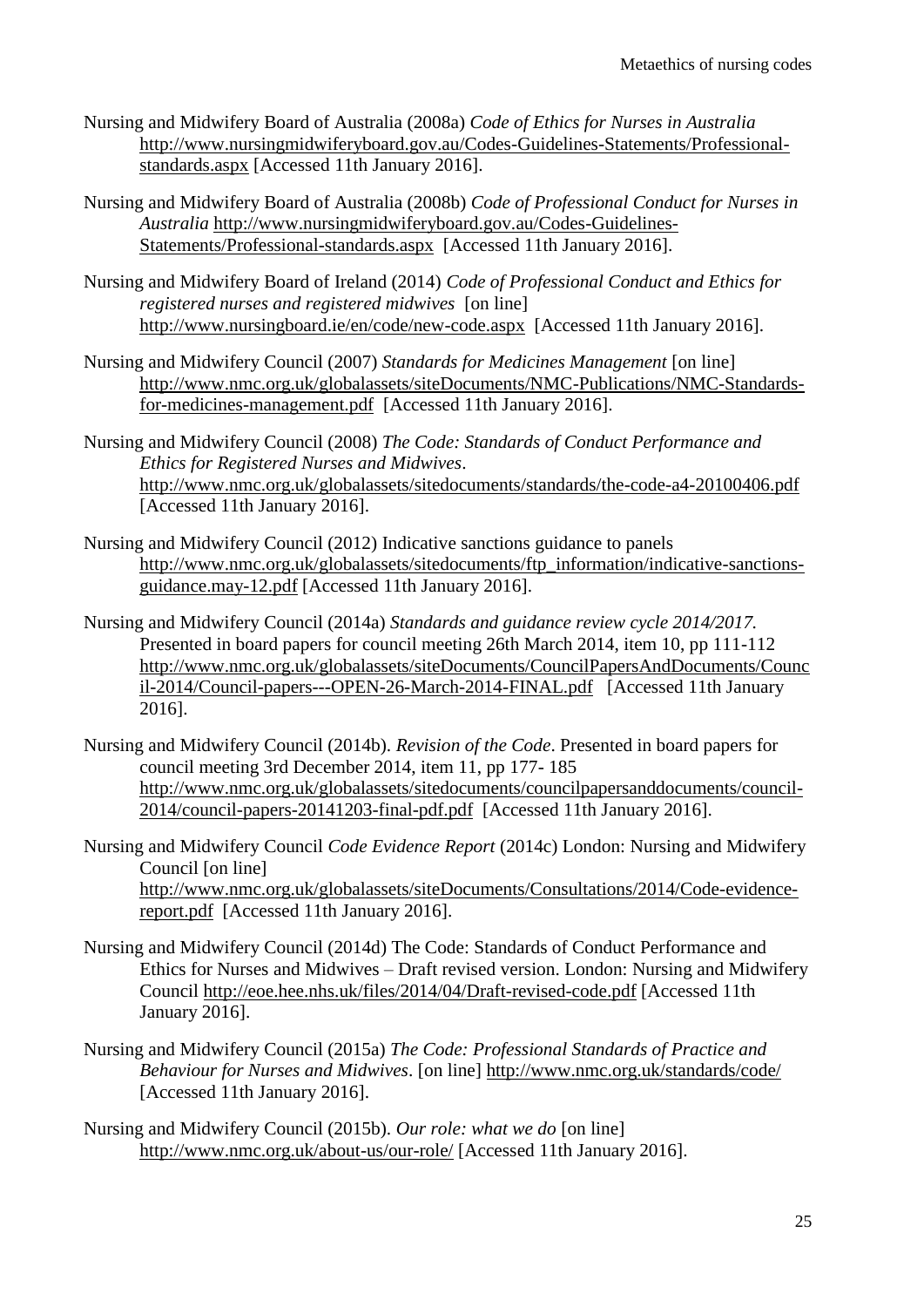- Nursing and Midwifery Council (2015c) *Queen's Speech briefing – the importance of a Bill modernising health professional regulation*. London: Nursing and Midwifery Council. [http://www.nmc.org.uk/globalassets/sitedocuments/press/queens-speech-briefing--the](http://www.nmc.org.uk/globalassets/sitedocuments/press/queens-speech-briefing--the-importance-of-a-bill-modernising-health-professional-regulation.pdf)[importance-of-a-bill-modernising-health-professional-regulation.pdf](http://www.nmc.org.uk/globalassets/sitedocuments/press/queens-speech-briefing--the-importance-of-a-bill-modernising-health-professional-regulation.pdf) [11th January 2016].
- Nursing and Midwifery Council (2015d)*. Guidance underpinning the Code*. Presented in Board papers for council meeting 28th January 2015 item 15, pp 159-162. [http://www.nmc.org.uk/globalassets/sitedocuments/councilpapersanddocuments/council-](http://www.nmc.org.uk/globalassets/sitedocuments/councilpapersanddocuments/council-2015/council-28-january-2015-agenda-papers-final.pdf)[2015/council-28-january-2015-agenda-papers-final.pdf](http://www.nmc.org.uk/globalassets/sitedocuments/councilpapersanddocuments/council-2015/council-28-january-2015-agenda-papers-final.pdf) [Accessed 11th January 2016].
- Nursing and Midwifery Council (2015e) *Guidance on using social media responsibly* [on line] <http://www.nmc.org.uk/standards/guidance/social-networking-guidance/> [Accessed 11th January 2016]
- Nursing and Midwifery Council (2015f) *Revalidation*  [http://www.nmc.org.uk/globalassets/sitedocuments/revalidation/how-to-revalidate](http://www.nmc.org.uk/globalassets/sitedocuments/revalidation/how-to-revalidate-booklet.pdf)[booklet.pdf](http://www.nmc.org.uk/globalassets/sitedocuments/revalidation/how-to-revalidate-booklet.pdf) [Accessed 11th January 2016].
- Nursing and Midwifery Council / General Medical Council (2015) *Openness and honesty when things go wrong: the professional duty of candour*  [http://www.nmc.org.uk/globalassets/sitedocuments/nmc-publications/openness-and](http://www.nmc.org.uk/globalassets/sitedocuments/nmc-publications/openness-and-honesty-when-things-go-wrong--the-professional-duty-of-candour.pdf)[honesty-when-things-go-wrong--the-professional-duty-of-candour.pdf](http://www.nmc.org.uk/globalassets/sitedocuments/nmc-publications/openness-and-honesty-when-things-go-wrong--the-professional-duty-of-candour.pdf) [Accessed 11th January 2016
- Nursing Council of Hong Kong (2015) *Code of Ethics and Professional Conduct for Nurses in Hong Kong*. [on line ]<http://www.nchk.org.hk/filemanager/en/pdf/conduct.pdf> [Accessed 11th January 2016].
- Nursing Council of New Zealand (2009). *Code of Conduct for Nurses*. [on line] *http://*[nur3425s2.handel.2day.com/Code%20of%20Conduct%20Nov09.pdf](http://nur3425s2.handel.2day.com/Code%20of%20Conduct%20Nov09.pdf) [Accessed 11th January 2016].
- Nussbaum M. (1996) Compassion: The basic social emotion. *Social Philosophy and Policy*, *13*(1), 27-58.
- Nussbaum M.(2001) *Upheavals of Thought: The Intelligence of Emotions*. Cambridge: Cambridge University Press.
- Paley J. (2013) Social psychology and the compassion deficit. *Nurse Education Today*, **33**(12), 1451-1452.
- Paley J. (2014) Cognition and the compassion deficit: the social psychology of helping behaviour in nursing, *Nursing Philosophy*, *15*(4), 274-287.
- Papadopoulos I. & Ali S. (2015) Measuring compassion in nurses and other healthcare professionals: An integrative review, *Nurse Education in Practice* <http://dx.doi.org/10.1016/j.nepr.2015.08.001>

Pattison, S. (2001). Are nursing codes of practice ethical?. *Nursing Ethics*, *8*(1), 5-18.

Pattison S. & Wainwright P. (2010) Is the 2008 NMC Code ethical? *Nursing Ethics*, *17*(1), 9-18.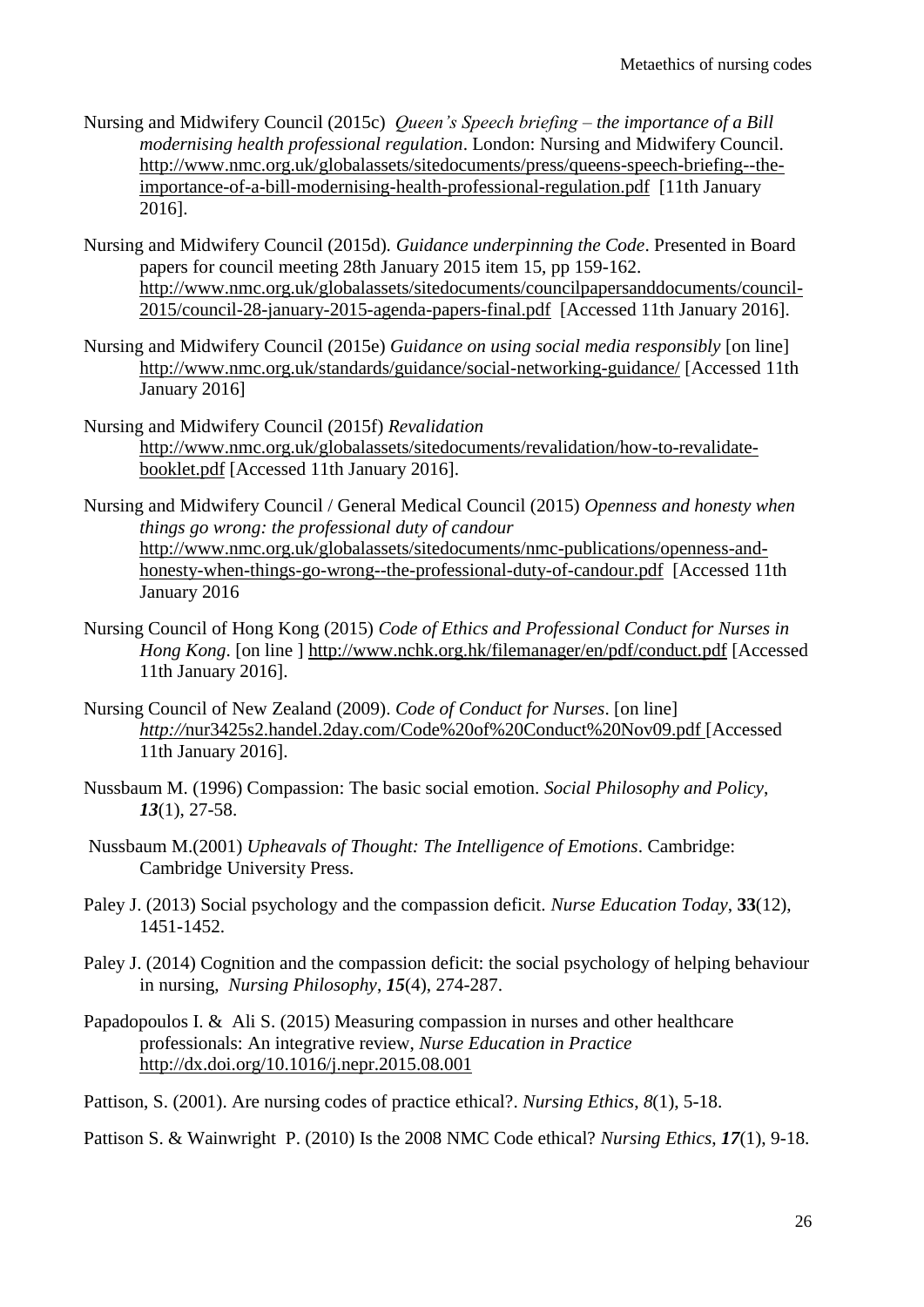- Pellegrino E.D. & Thomasma D.C. (1993) *The Virtues in Medical Practice*. New York: Oxford University Press.
- Phillips A. & Taylor B. (2009) *On kindness.* London: Hamish Hamilton.
- Professional Standards Authority (2015) *Rethinking regulation*. [on line] [http://www.professionalstandards.org.uk/docs/default-source/psa-library/rethinking](http://www.professionalstandards.org.uk/docs/default-source/psa-library/rethinking-regulation.pdf?sfvrsn=2)[regulation.pdf?sfvrsn=2](http://www.professionalstandards.org.uk/docs/default-source/psa-library/rethinking-regulation.pdf?sfvrsn=2) [Accessed 11th January 2016].
- Pyne R. (1992) *Professional Discipline in Nursing Midwifery and Health Visiting (second edition)* London: Blackwell Scientific Publications
- Rolfe G. & Gardner L. D. (2014a) The compassion deficit and what to do about it: a response to Paley. *Nursing Philosophy*, **15**(4), 288-297.
- Rolfe G. & Gardner L. (2014b) Invisible gorillas and red herrings: a response to Paley (2013). *Nurse Education Today*, **34**(6), 954-957.
- Royal College of Nursing (2013) *Mid Staffordshire NHS Foundation Trust Public Inquiry Report: Response of the Royal College of Nursing*. [on line] https://www.rcn.org.uk/ data/assets/pdf file/0004/530824/francis response full FINA [L.pdf](https://www.rcn.org.uk/__data/assets/pdf_file/0004/530824/francis_response_full_FINAL.pdf) [Accessed 11th January 2016].
- Royal College of Nursing (2015) *Extraordinary General Meeting - Q and A* [on line] [http://www.rcn.org.uk/newsevents/egm/q\\_and\\_a](http://www.rcn.org.uk/newsevents/egm/q_and_a) [Accessed 11th January 2016].
- Ryeng E.O. (2012) The effect of sanctions and police enforcement on drivers' choice of speed, *Accident Analysis & Prevention*, *45*,446-454.
- Sasso L. Stievano A. Jurado M.G. Rocco G. (2008) Code of Ethics and conduct for European nursing. *Nursing Ethics,* **15**; 821-36.
- Secretary of State for Health (2007) *Trust Assurance and Safety: The Regulation of Health Professionals in the 21st Century*. London: the Stationery Office
- Sellman D (2011) *What Makes a Good Nurse: Why the Virtues are Important for Nurses*. London: Jessica Kingsley.
- Snelling P. C. (2012). Saying something interesting about responsibility for health, *Nursing Philosophy*, *13*(3), 161-178.
- Snelling P. C. (2014) Challenging the moral status of blood donation. *Health Care Analysis*, *22*(4), 340-365.
- Snelling P.C. (2015) Can the revised UK code direct practice? *Nursing Ethics* Published online before print November 30, 2015, doi: 10.1177/0969733015610802
- Spielthenner G. (2015) Why comply with a code of ethics? *Medicine, Health Care and Philosophy*, *18*(2), 195-202.
- Sturgeon D. 2008 Measuring compassion in nursing *Nursing Standard*, **22**(46) 42-43.
- Timmins F. & de Vries J. M. (2014) Nurses are not bystanders: A response to Paley. *Nurse Education Today*, *10*(34), 1269-1271.